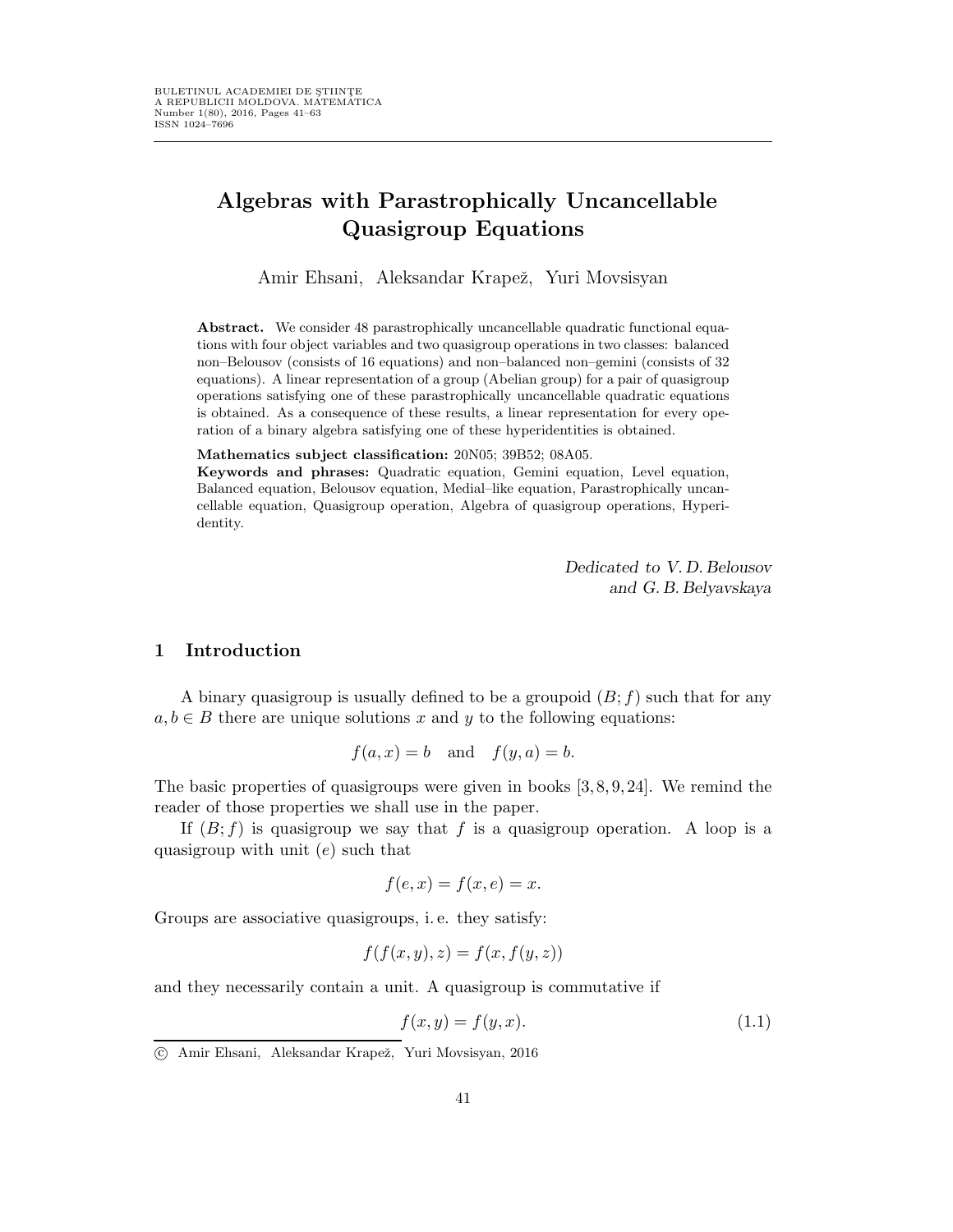Commutative groups are also known as Abelian groups.

A triple  $(\alpha, \beta, \gamma)$  of bijections from a set B onto a set C is called an isotopy of a groupoid  $(B; f)$  onto a groupoid  $(C; q)$  provided

$$
\gamma f(x, y) = g(\alpha x, \beta y)
$$

for all  $x,y \in B$ .  $(C;g)$  is then called an isotope of  $(B;f)$ , and groupoids  $(B;f)$ and  $(C; g)$  are said to be isotopic to each other. An isotopy of  $(B; f)$  onto  $(B; f)$  is called an autotopy of  $(B; f)$ . Let  $\alpha$  and  $\beta$  be permutations of B and let  $\iota$  denote the identity map on B. Then  $(\alpha, \beta, \iota)$  is a principal isotopy of a groupoid  $(B; f)$  onto a groupoid  $(B; g)$  means that  $(\alpha, \beta, \iota)$  is an isotopy of  $(B; f)$  onto  $(B; g)$ . Isotopy is a generalization of isomorphism. Isotopic image of a quasigroup is again a quasigroup. A loop isotopic to a group is isomorphic to it. Every quasigroup is isotopic to some loop, i. e., it is a loop isotope.

If  $(B;+)$  is a group, then the bijection  $\alpha : B \to B$  is called a *holomorphism* of  $(B;+)$  if

$$
\alpha(x + y^{-1} + z) = \alpha x + (\alpha y)^{-1} + \alpha z.
$$
 (1.2)

The set of all holomorphisms of  $(B; +)$  is denoted by  $Hol(B; +)$ . It is a group under the composition of mappings:  $(\alpha \cdot \beta)x = \beta(\alpha x)$ , for every  $x \in B$ . Note that this concept is equivalent to the concept of quasiautomorphism of groups, by [3].

A binary quasigroup  $(B; f)$  is linear over a group (Abelian group) if

$$
f(x,y) = \varphi x + a + \psi y,
$$

where  $(B; +)$  is a group (Abelian group),  $\varphi$  and  $\psi$  are automorphisms of  $(B; +)$  and  $a \in B$  is a fixed element. A quasigroup linear over an Abelian group is also called a T-quasigroup.

Quasigroups are important algebraic (combinatorial, geometric) structures which arise in various areas of mathematics and other disciplines. We mention just a few of their applications: in combinatorics (as latin squares, see [9]), in geometry (as nets/webs, see [4]), in statistics (see [11]), in special theory of relativity (see [27]), in coding theory and cryptography [25].

### 2 Preliminaries

We use (object) variables  $x, y, z, u, v, w$  (perhaps with indices) and operation symbols (i.e. functional variables)  $f, g, h$  (also with indices). We assume that all operation symbols represent quasigroup operations.

The set of all variables which appear in a term  $t$  is called the *content* of  $t$  and is denoted by  $var(t)$ . A variable x is linear variable in a term t when it occurs just once in t. A variable x is quadratic variable in a term t when it occurs twice in t. The sets of all linear and quadratic variables of term t are denoted by  $var_1(t)$  and  $var_2(t)$ , respectively.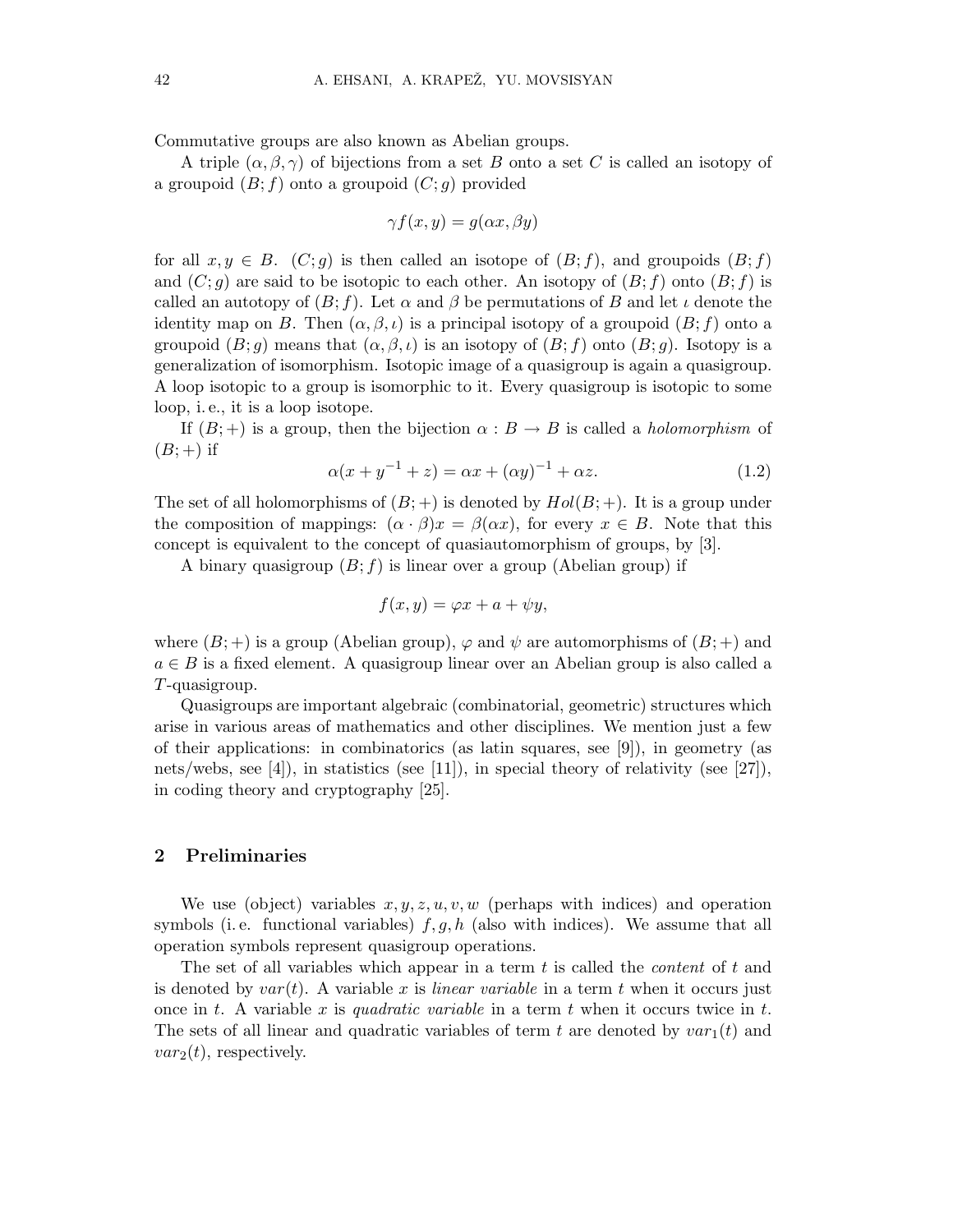A functional equation is an equality  $s = t$ , where s and t are terms with symbols of unknown operations occurring in at least one of them.

**Definition 1.** A functional equation  $s = t$  is quadratic if every (object) variable occurs exactly twice in  $s = t$ . It is *balanced* if every (object) variable appears exactly once in s and once in t.

**Definition 2.** A variable x from a quadratic equation  $s = t$  is *linear* if x occurrs once in s and once in t; it is *left (right) quadratic* if it occurrs twice in  $s(t)$  and quadratic if it is either left or right quadratic.

**Definition 3.** A balanced equation  $s = t$  is *Belousov* if for every subterm p of s (t) there is a subterm q of t (s) such that p and q have exactly the same variables.

**Definition 4.** A quadratic quasigroup equation is *gemini* iff it is a theorem of  $TS$ loops ( $=$  Steiner loops), i.e., consequence of the identities of the variety of TS-loops.

**Definition 5.** Functional equation  $s = t$  is *generalized* if every operation symbol from  $s = t$  occurrs there just once.

**Definition 6.** Let x be a variable occurring in a quadratic equation  $s = t$ . The function Lh (Rh) of the *left (right)* height of the variable x in the equation  $s = t$  is given by:

 $-If x \notin var(t)$ , then  $Lh(x,t)$  (Rh $(x,t)$ ) is not defined,

$$
- Lh(x, x) = 0 (Rh(x, x) = 0),
$$

- $-$  If t =  $f(t_1,t_2)$  and both occurrences of x are in  $t_1$  then  $\text{Lh}(x,t) = 1 +$  $\text{Lh}(x,t_1)$   $(\text{Rh}(x,t) = 1 + \text{Rh}(x,t_1)),$
- $-$  If t =  $f(t_1,t_2)$  and both occurrences of x are in  $t_2$  then  $\text{Lh}(x,t) = 1 +$ Lh $(x,t_2)$   $(\text{Rh}(x,t) = 1 + \text{Rh}(x,t_2)),$
- $-Ift = f(t_1, t_2)$  and x occurrs in both  $t_1$  and  $t_2$  then  $\text{Lh}(x, t) = 1 + \text{Lh}(x, t_1)$  (Rh(x, t) =  $1 + Rh(x, t_2)$ ,

$$
-\ \text{Lh}(x, s = t) = \begin{cases} \text{Lh}(x, s) & \text{if } x \in \text{var}(s), \\ \text{Lh}(x, t) & \text{otherwise,} \end{cases}
$$

$$
-\operatorname{Rh}(x, s=t) = \begin{cases} \operatorname{Rh}(x, t) & \text{if } x \in \operatorname{var}(t), \\ \operatorname{Rh}(x, s) & \text{otherwise.} \end{cases}
$$

**Definition 7.** Let  $s = t$  be a quadratic equation. It is a *level equation iff*  $\text{Lh}(x,s=t) = \text{Rh}(y,s=t)$  for all variables  $x,y$  of  $s=t$ .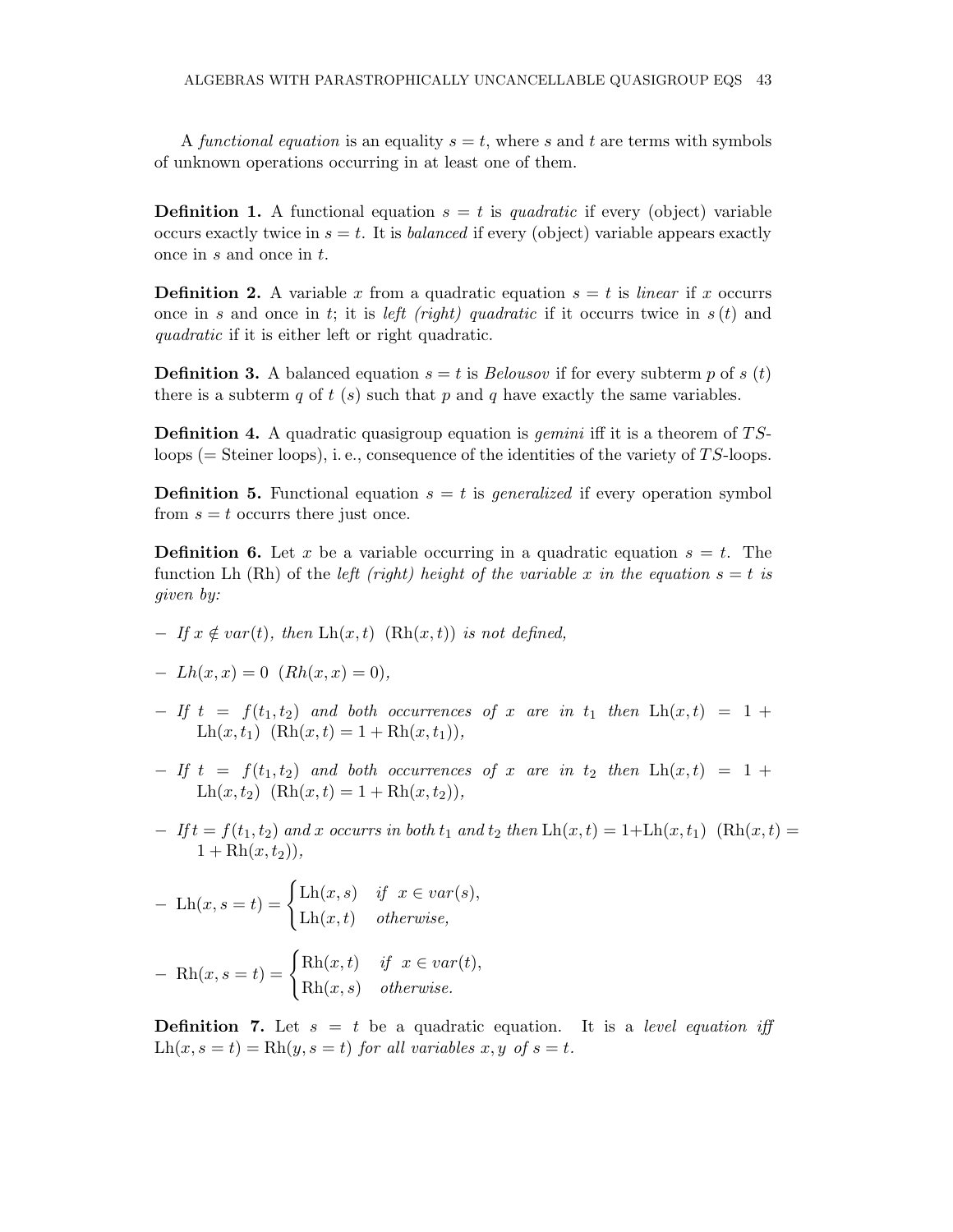Example 1. The following are various functional equations:

| (commutativity)          | $f(x,y) = f(y,x),$                           | (2.1)  |
|--------------------------|----------------------------------------------|--------|
| (associativity)          | $f(f(x, y), z) = f(x, f(y, z)),$             | (2.2)  |
| (mediality)              | $f(f(x, y), f(u, v)) = f(f(x, u), f(y, v)),$ | (2.3)  |
| (paramediality)          | $f(f(x, y), f(u, v)) = f(f(v, y), f(u, x)),$ | (2.4)  |
| (distributivity)         | $f(x, f(y, z)) = f(f(x, y), f(x, z)),$       | (2.5)  |
| (transitivity)           | $f(f(x, y), f(y, z)) = f(x, z),$             | (2.6)  |
| (intermediality)         | $f(f(x, y), f(y, u)) = f(f(x, v), f(v, u)),$ | (2.7)  |
| (extramediality)         | $f(f(x, y), f(u, x)) = f(f(v, y), f(u, v)),$ | (2.8)  |
| (4-palindromic identity) | $f(f(x, y), f(u, v)) = f(f(v, u), f(y, x)),$ | (2.9)  |
| (idempotency)            | $f(x, x) = x,$                               | (2.10) |
| (trivial)                | $f(x,y) = f(x,y),$                           | (2.11) |
|                          | $f(x, f(y, z)) = f(f(z, y), x).$             | (2.12) |

Associativity, (para)mediality, 4-palindromic, trivial identity and (2.12) are balanced, transitivity, intermediality and extramediality are quadratic but not balanced and idempotency and (left) distributivity are not even quadratic. Commutativity, trivial, 4-palindromic and (2.12) are gemini functional equations and since they are balanced, they are Belousov equations as well. The equations  $(2.2) - (2.8)$  are nongemini and non-Belousov. Commutativity, mediality, paramediality, intermediality, extramediality, 4–palindromic and trivial identity are level equations.

Every quasigroup satisfying (para)medial identity is called (para)medial quasigroup. Every quasigroup satisfying 4-palindromic identity is called 4-palindromic quasigroup.

**Theorem 1** (Toyoda [26]). If  $(B; f)$  is a medial quasigroup then there exists an Abelian group  $(B;+)$  such that  $f(x,y) = \varphi(x) + c + \psi(y)$ , where  $\varphi, \psi \in Aut(B;+)$ ,  $\varphi \psi = \psi \varphi$  and  $c \in B$ .

**Theorem 2** (Němec, Kepka [23]). If  $(B; f)$  is a paramedial quasigroup then there exists an Abelian group  $(B;+)$  such that  $f(x,y) = \varphi(x) + c + \psi(y)$ , where  $\varphi, \psi \in$  $Aut(B; +), \ \varphi \varphi = \psi \psi \ \text{and} \ c \in B.$ 

More generaly, considering the following equations with two functional variables, we can define the notion of (para)medial pair of operations:

$$
f_1(f_2(x, y), f_2(u, v)) = f_2(f_1(x, u), f_1(y, v)),
$$
\n(2.13)

$$
f_1(f_2(x, y), f_2(u, v)) = f_2(f_1(v, y), f_1(u, x)).
$$
\n(2.14)

**Definition 8.** A pair  $(f_1, f_2)$  of binary operations is called *(para)medial pair of operations* if the algebra  $(B; f_1, f_2)$  satisfies the equation  $(2.13)$   $((2.14))$ .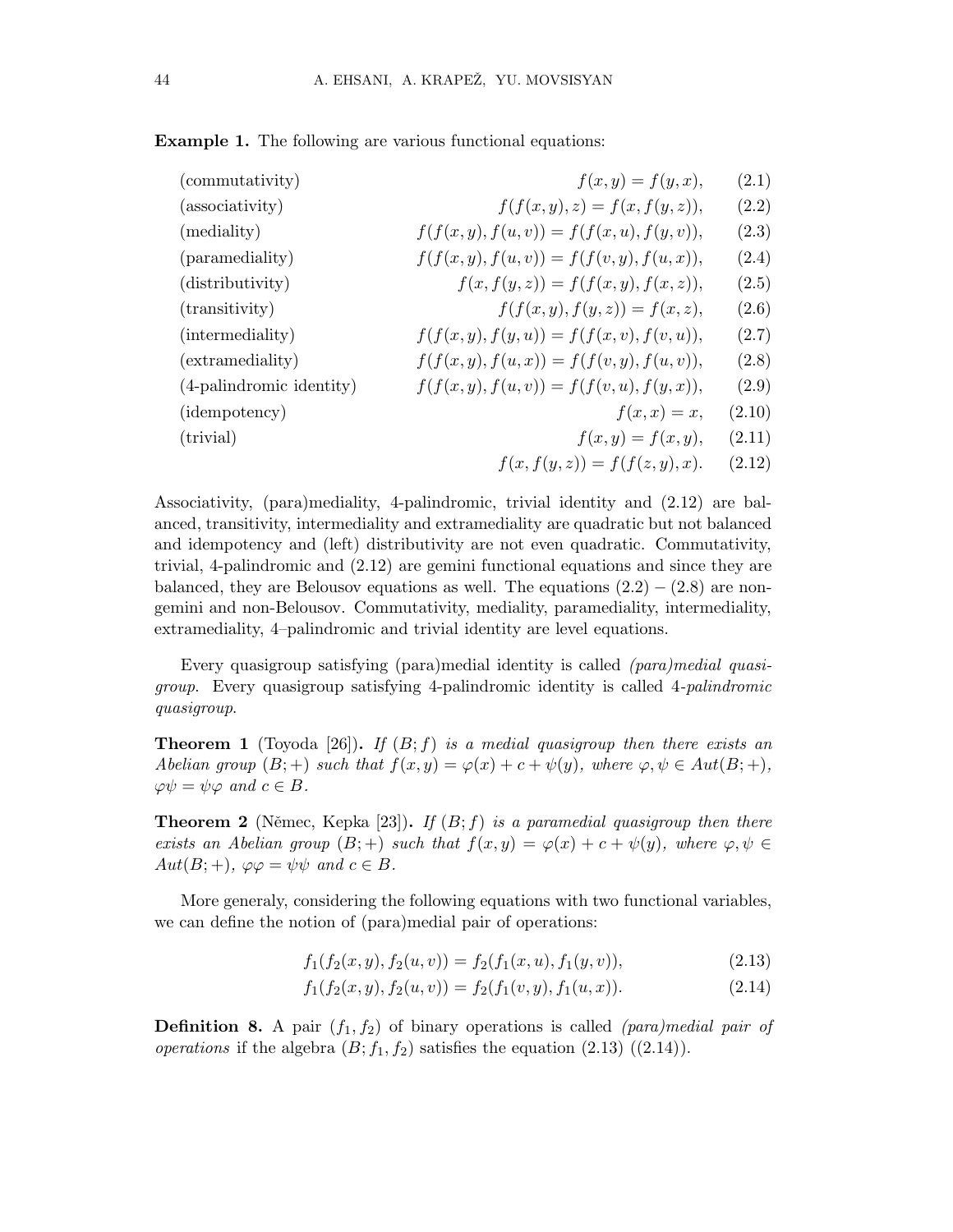**Definition 9.** A binary algebra  $\mathbf{B} = (B; F)$  is called *(para)medial algebra* if every pair of operations of the algebra B is (para)medial (or, the algebra B satisfies (para)medial hyperidentity).

The following theorem generalizes above results by Toyoda and Němec, Kepka:

Theorem 3 (Nazari, Movsisyan [22], Ehsani, Movsisyan [10]). Let the set B form a quasigroup under the binary operations  $f_1$  and  $f_2$ . If the pair of binary operations  $(f_1,f_2)$  is (para)medial, then there exists a binary operation  $'+'$  under which B forms an Abelian group and for arbitrary elements  $x, y \in B$  we have:

$$
f_i(x, y) = \varphi_i(x) + \psi_i(y) + c_i,
$$

where  $c_i$ s are fixed elements of B, and  $\varphi_i, \psi_i \in Aut(B;+)$  for  $i = 1, 2$ , such that:

- $\varphi_1\psi_2 = \psi_2\varphi_1$ ,  $\varphi_2\psi_1 = \psi_1\varphi_2$ ,  $\psi_1\psi_2 = \psi_2\psi_1$  and  $\varphi_1\varphi_2 = \varphi_2\varphi_1$  should be satisfied by the medial pair of operations,
- $\varphi_1\varphi_2 = \psi_2\psi_1, \varphi_2\varphi_1 = \psi_1\psi_2, \varphi_1\psi_2 = \varphi_2\psi_1$  and  $\psi_1\varphi_2 = \psi_2\varphi_1$  should be satisfied by the paramedial pair of operations.

The group  $(B; +)$ , is unique up to isomorphisms.

The following results will be frequently utilized.

**Theorem 4** (Aczél, Belousov, Hosszú [1], see also [2]). Let the set B form a quasigroup under six operations  $A_i(x, y)$  (for  $i = 1, ..., 6$ ). If these operations satisfy the following equation:

$$
A_1(A_2(x, y), A_3(u, v)) = A_4(A_5(x, u), A_6(y, v)), \tag{2.15}
$$

for all elements x, y, u and v of the set B then there exists an operation  $'+'$  under which B forms an abelian group isotopic to all these six quasigroups. And there exist eight permutations  $\alpha$ ,  $\beta$ ,  $\gamma$ ,  $\delta$ ,  $\epsilon$ ,  $\psi$ ,  $\varphi$ ,  $\chi$  of B such that:

$$
A_1(x, y) = \delta x + \varphi y,
$$
  
\n
$$
A_2(x, y) = \delta^{-1}(\alpha x + \beta y),
$$
  
\n
$$
A_3(x, y) = \varphi^{-1}(\chi x + \gamma y),
$$
  
\n
$$
A_4(x, y) = \psi x + \epsilon y,
$$
  
\n
$$
A_5(x, y) = \psi^{-1}(\alpha x + \chi y),
$$
  
\n
$$
A_6(x, y) = \epsilon^{-1}(\beta x + \gamma y).
$$

**Theorem 5** (Krapež [14]). If the set B forms a quasigroup under four operations  $A_i(x, y)$  (for  $i = 1, \ldots, 4$ ) and if these operations satisfy the equation of generalized transitivity:

$$
A_1(A_2(x, y), A_3(y, z)) = A_4(x, z),
$$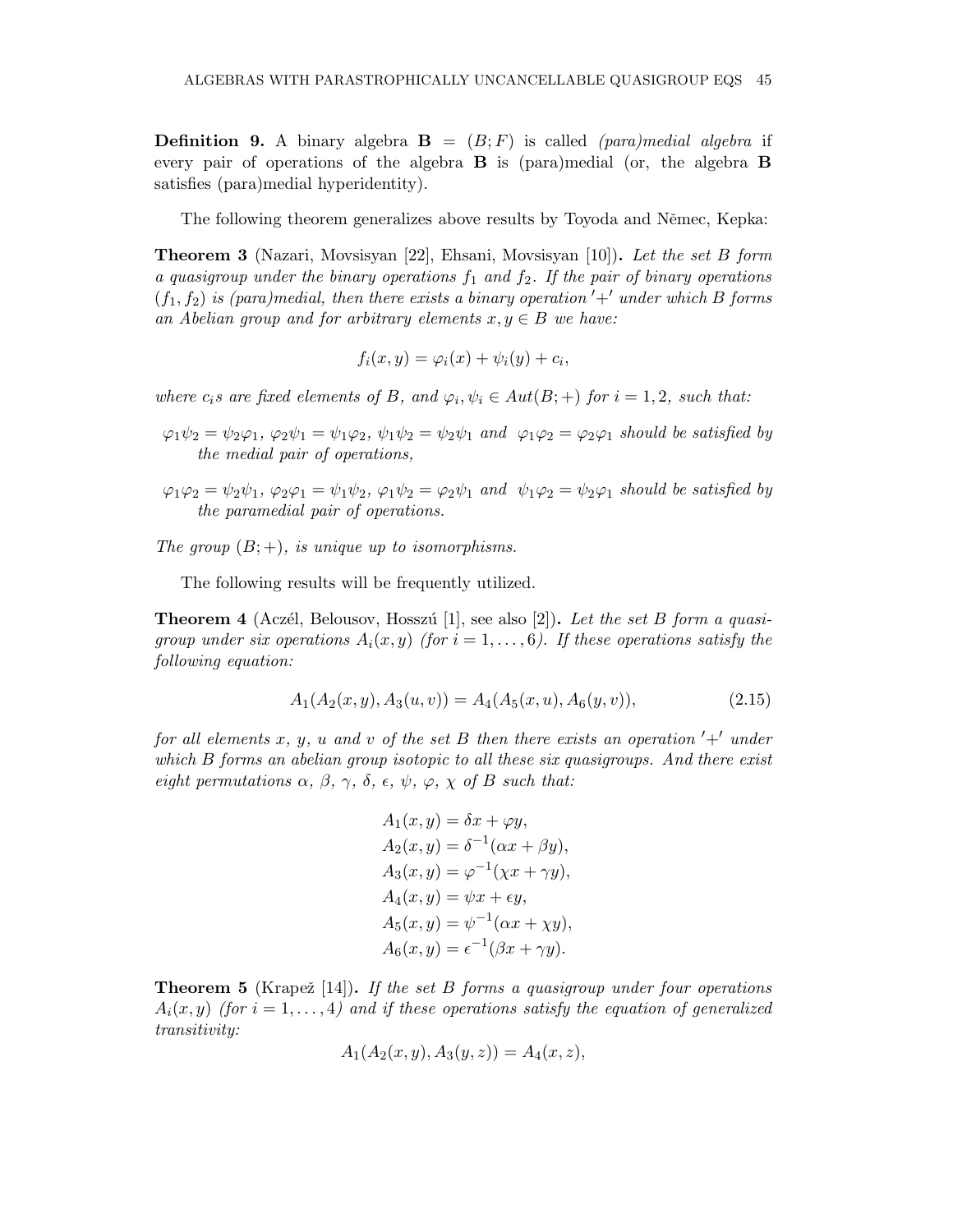for all elements  $x, y, z \in B$ , then there exists an operation '+' under which B forms a group isotopic to all these quasigroups and there exist permutaions  $\alpha$ ,  $\beta$ ,  $\gamma$ ,  $\delta$ ,  $\epsilon$ ,  $\psi$ ,  $\varphi$ ,  $\chi$  of B such that

$$
A_1(x, y) = \alpha x + \beta y,
$$
  
\n
$$
A_2(x, y) = \alpha^{-1}(\alpha \gamma x + \alpha \delta y),
$$
  
\n
$$
A_3(x, y) = \beta^{-1}(\beta \epsilon x + \beta \psi y),
$$
  
\n
$$
A_4(x, y) = \varphi x + \chi y.
$$

**Theorem 6** (Krapež [13], Belousov [5]). A quasigroup satisfying a balanced but not Belousov equation is isotopic to a group.

**Theorem 7** (Krapež, Taylor [16]). A quasigroup satisfying a quadratic but not gemini equation is isotopic to a group.

# 3 Parastrophically uncancellable quadratic equations with two function variables

We consider parastrophically uncancellable quadratic quasigroup equations of the form:

$$
f_1(f_2(x_1, x_2), f_2(x_3, x_4)) = f_2(f_1(x_5, x_6), f_1(x_7, x_8))
$$
(Eq)

where  $x_i \in \{x, y, u, v\}$ , for  $i = 1, \ldots, 8$ . Therefore, the equation (Eq) is quadratic level quasigroup equation with four (object) variables each appearing twice in the equation and with two function variables each appearing three times in the equation. There are 48 such equations and we attempt to solve them all.

There is a correspondence between generalized quadratic quasigroup equations and connected cubic graphs, namely Krstić graphs. Two such equations are parastrophically equivalent iff they have the same (i.e. isomorphic) Krstić graphs. Furthermore, an equation is parastrophically uncancellable iff the corresponding Krstić graph is 3–connected. For more detailed account of this correspondence see [16, 17] and [18].

For everyone of the 48 equations (Eq) there is a corresponding generalized equation:

$$
f_1(f_3(x_1, x_2), f_4(x_3, x_4)) = f_2(f_5(x_5, x_6), f_6(x_7, x_8))
$$
(GEq)

(where  $x_i \in \{x, y, u, v\}$ , for  $i = 1, \ldots, 8$ ) with the appropriate Krstić graph. This Krstić graph *will be assumed* to be the Krstić graph of  $(Eq)$  as well. All these equations can be partitioned into two classes, depending on their Krstić graphs, as follows:

- 16 balanced (and non-Belousov) equations with the Krstić graph  $K_{3,3}$ ,
- 32 non–balanced non-gemini equations with the Krstić graph  $P_3$ .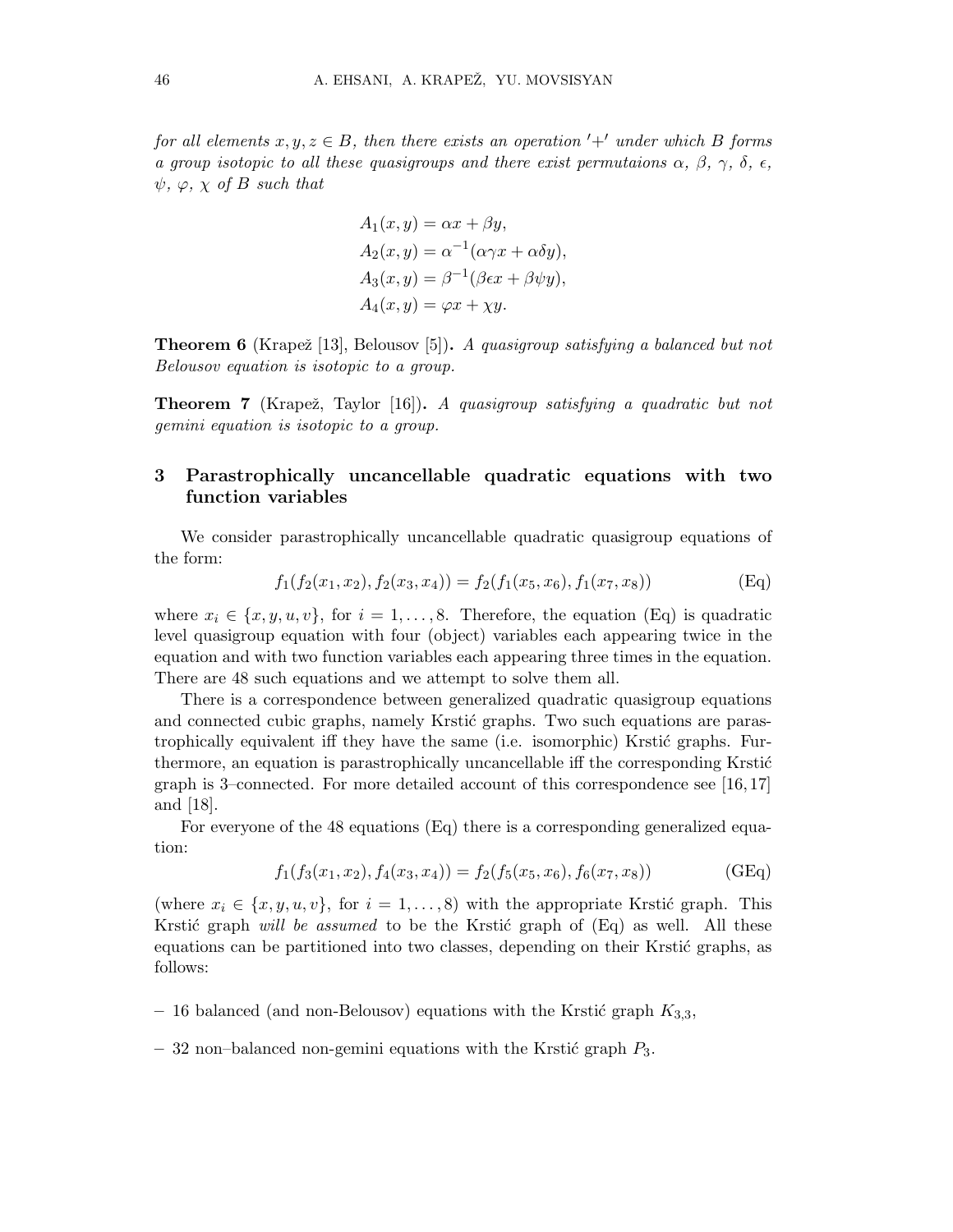

To characterize a pair of quasigroup operations which satisfies a non–Belousov balanced functional equation, we need the notion of Lbranch (Rbranch) and the following properties of holomorphisms which were proved for Muofang loops in [19].

**Definition 10.** Let t be a term and x a variable. We define:

- If  $x \notin var(t)$ , then  $Lbranch(x,t)$  (Rbranch $(x,t)$ ) is not defined,
- Lbranch $(x, x) = \Lambda$  (Rbranch $(x, x) = \Lambda$ ) ( $\Lambda$  is the empty word),
- If  $t = f_i(t_1, t_2)$  and both occurrences of x are in  $t_1$ , then Lbranch $(x, t)$  =  $\alpha_i$  Lbranch $(x,t_1)$  (Rbranch $(x,t) = \alpha_i$  Rbranch $(x,t_1)$ ),
- If  $t = f_i(t_1, t_2)$  and both occurrences of x are in  $t_2$ , then Lbranch $(x, t)$  $\beta_i$  Lbranch $(x,t_2)$  (Rbranch $(x,t) = \beta_i$  Rbranch $(x,t_2)$ ),
- If  $t = f_i(t_1, t_2)$  and x occurrs in both  $t_1$  and  $t_2$ , then Lbranch $(x, t)$  =  $\alpha_i$  Lbranch $(x,t_1)$  (Rbranch $(x,t) = \beta_i$  Rbranch $(x,t_2)$ ),

• Lbranch
$$
(x, s = t)
$$
 = 
$$
\begin{cases} \text{Lbranch}(x, s) & \text{if } x \in var(s), \\ \text{Lbranch}(x, t) & \text{otherwise} \end{cases}
$$

• Rbranch
$$
(x, s = t)
$$
 = 
$$
\begin{cases} \text{Rbranch}(x, t) & \text{if } x \in var(t), \\ \text{Rbranch}(x, s) & \text{otherwise} \end{cases}
$$

Lemma 1. Let the identity:

$$
\alpha_1(x+y) = \alpha_2(x) + \alpha_3(y)
$$

be satisfied for bijections  $\alpha_1, \alpha_2, \alpha_3$  on the group  $(B; +)$ . Then  $\alpha_1, \alpha_2, \alpha_3 \in$  $Hol(B;+)$ .

**Lemma 2.** Every holomorphism  $\alpha$  of the group  $(B; +)$  has the following forms:

$$
\alpha x = \varphi_1 x + k_1, \qquad \alpha x = k_2 + \varphi_2 x,
$$

where  $\varphi_1, \varphi_2 \in Aut(B;+)$  and  $k_1, k_2 \in B$ .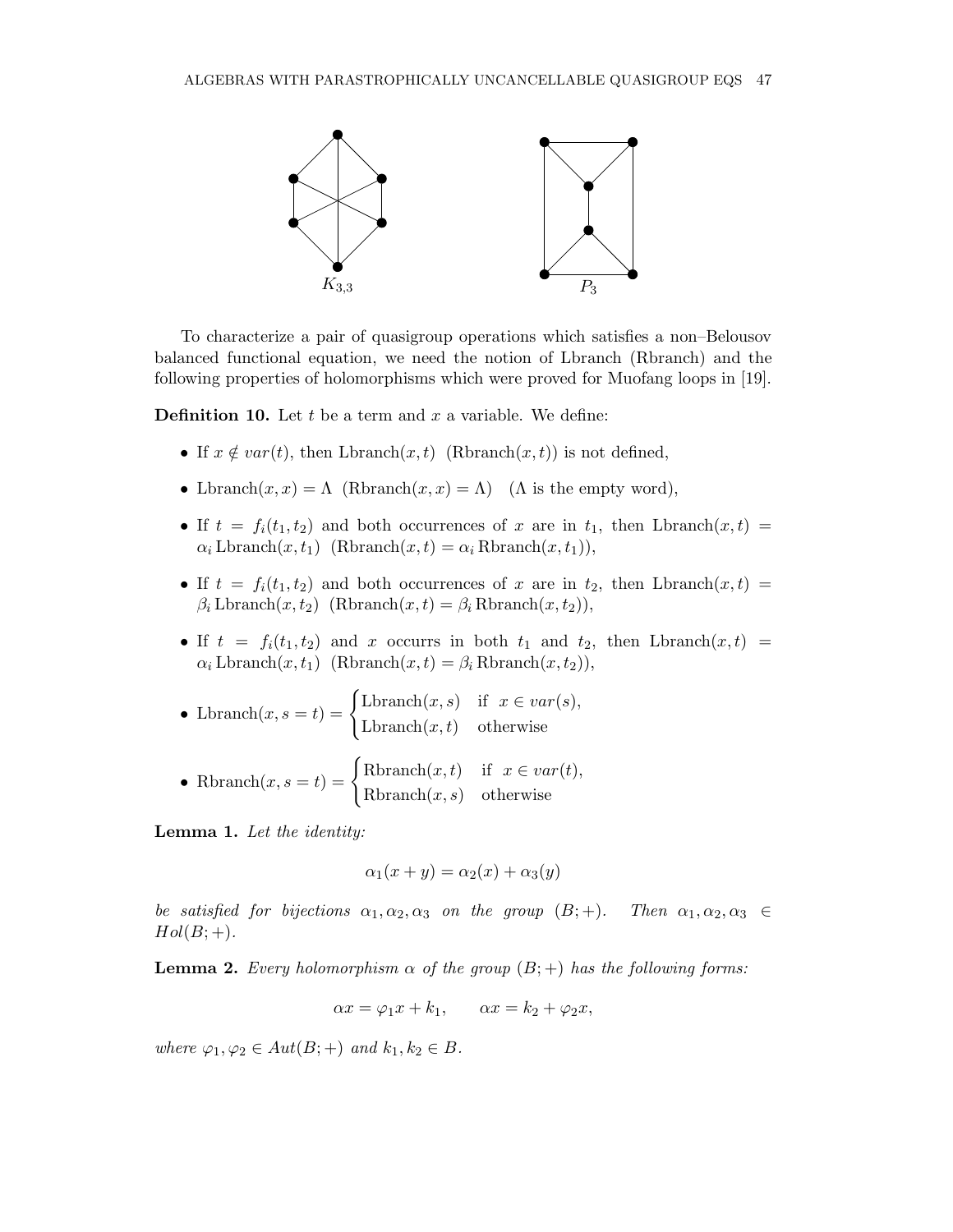### 4 Equations with Krstić graph  $K_{3,3}$

The class of non–gemini balanced (and therefore non–Belousov) quadratic functional equations consists of the following 16 equations with four object variables  $x, y, u, v$  and two quasigroup operations  $f_1, f_2$ :

$$
f_1(f_2(x, y), f_2(u, v)) = f_2(f_1(x, u), f_1(y, v))
$$
\n(4.1)

$$
f_1(f_2(x, y), f_2(u, v)) = f_2(f_1(x, u), f_1(v, y))
$$
\n(4.2)

$$
f_1(f_2(x, y), f_2(u, v)) = f_2(f_1(x, v), f_1(y, u))
$$
\n(4.3)

$$
f_1(f_2(x, y), f_2(u, v)) = f_2(f_1(x, v), f_1(u, y))
$$
\n(4.4)

$$
f_1(f_2(x, y), f_2(u, v)) = f_2(f_1(y, u), f_1(x, v))
$$
\n(4.5)

$$
f_1(f_2(x, y), f_2(u, v)) = f_2(f_1(y, u), f_1(v, x))
$$
\n(4.6)

$$
f_1(f_2(x, y), f_2(u, v)) = f_2(f_1(y, v), f_1(x, u))
$$
\n(4.7)

$$
f_1(f_2(x, y), f_2(u, v)) = f_2(f_1(y, v), f_1(u, x))
$$
\n(4.8)

$$
f_1(f_2(x, y), f_2(u, v)) = f_2(f_1(u, x), f_1(y, v))
$$
\n(4.9)

$$
f_1(f_2(x, y), f_2(u, v)) = f_2(f_1(u, x), f_1(v, y))
$$
\n(4.10)

$$
f_1(f_2(x, y), f_2(u, v)) = f_2(f_1(u, y), f_1(x, v))
$$
\n(4.11)

$$
f_1(f_2(x, y), f_2(u, v)) = f_2(f_1(u, y), f_1(v, x))
$$
\n(4.12)

$$
f_1(f_2(x, y), f_2(u, v)) = f_2(f_1(v, x), f_1(y, u))
$$
\n(4.13)

$$
f_1(f_2(x, y), f_2(u, v)) = f_2(f_1(v, x), f_1(u, y))
$$
\n(4.14)

$$
f_1(f_2(x, y), f_2(u, v)) = f_2(f_1(v, y), f_1(x, u))
$$
\n(4.15)

$$
f_1(f_2(x, y), f_2(u, v)) = f_2(f_1(v, y), f_1(u, x))
$$
\n(4.16)

The following result generalizes, on the one hand Theorem 3, and on the other, the results from and immediately after Example 7 in [12].

**Theorem 8.** Let the balanced non–Belousov quasigroup equations (4.j)  $(j = 1, \ldots, 16)$ have the Krstić graph  $K_{3,3}$ . A general solution of any of (4.j) is given by:

$$
f_i(x, y) = \alpha_i x + c_i + \beta_i y \quad (i = 1, 2)
$$
\n(4.17)

where:

- $(B;+)$  is an arbitrary Abelian group,
- $c_1, c_2$  are arbitrary elements of B such that  $f_1(c_2, c_2) = f_2(c_1, c_1)$ ,
- $\alpha_i, \beta_i$   $(i = 1, 2)$  are arbitrary automorphisms of  $+$  such that:

$$
Lbranch(z, (4. j)) = Rhranch(z, (4. j))
$$
\n(4.18)

for all variables  $z$  of the equation  $(4.j)$ .

The group  $(B;+)$  is unique up to isomorphism.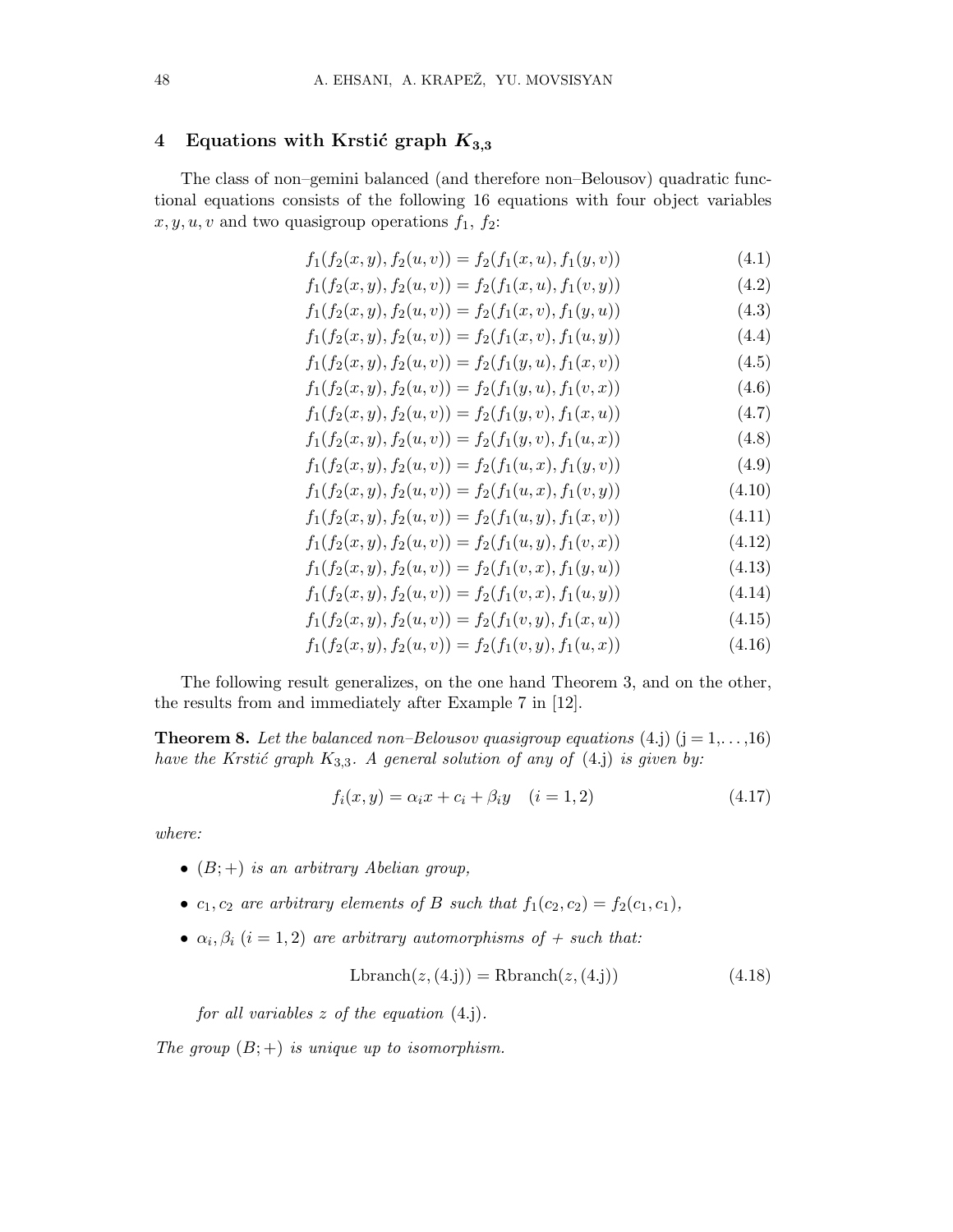*Proof.* (1) To show that the pair  $(f_1, f_2)$  of operations is a solution of (4.j), just replace  $f_i(x,y)$  in (4.j) using (4.17) and all conditions (4.18).

(2) An equation (4.j) is an instance of the appropriate generalized equation (GEq) with the Krstić graph  $K_{3,3}$ . Therefore, all operations of (GEq) are isotopic to an Abelian group  $+$  and the main operations  $f_1, f_2$  can be chosen to be principally isotopic to it (see [17]):

$$
f_i(x, y) = \lambda_i x + \varrho_i y \quad (i = 1, 2).
$$

Replace this in (Eq) to get:

$$
\lambda_1 f_2(x_1, x_2) + \varrho_1 f_2(x_3, x_4) = \lambda_2 f_1(x_5, x_6) + \varrho_2 f_1(x_7, x_8). \tag{4.19}
$$

Since variables  $x_1, x_2$  are separated on the right hand side of equation (4.19), replacing  $x_3$  and  $x_4$  by 0, we get:

$$
\lambda_1(\lambda_2 x_1 + \varrho_2 x_2) + d = \sigma x_1 + \tau x_2
$$

for  $d = \varrho_1(\lambda_2 0 + \varrho_2 0)$  and appropriate  $\sigma$ ,  $\tau$  depending on n. Therefore:

$$
\lambda_1(z+w) = \sigma \lambda_2^{-1} z + T \tau \varrho_2^{-1} w
$$

(where  $Tx = x - d$ ) and  $\lambda_1 \in Hol(B; +)$ .

Analogously we get  $\varrho_1, \lambda_2, \varrho_2 \in Hol(B; +)$ .

Using Lemma 2 we easily get (4.17) for  $i = 1, 2$  where  $\alpha_i, \beta_i$  are automorphisms of  $(B; +)$ .

Replace  $f_1$  and  $f_2$  in (4.j):

$$
\alpha_1(\alpha_2x_1 + c_2 + \beta_2x_2) + c_1 + \beta_1(\alpha_2x_3 + c_2 + \beta_2x_4) =
$$

 $=\alpha_2(\alpha_1x_5+c_1+\beta_1x_6)+c_2+\beta_2(\alpha_1x_7+c_1+\beta_1x_8).$ 

Replacing  $x_1 = x_2 = x_3 = x_4 = 0$ , we get:

$$
\alpha_1 c_2 + c_1 + \beta_1 c_2 = \alpha_2 c_1 + c_2 + \beta_2 c_1,
$$

i.e.  $f_1(c_2, c_2) = f_2(c_1, c_1)$ . For  $x_2 = x_3 = x_4 = 0$ , we get:

$$
Lbranch(x1, (4.j)) = \alpha_1 \alpha_2 x_1 = \gamma \delta x_1 = Rhranch(x1, (4.j))
$$

for some  $\gamma, \delta \in {\alpha_1, \beta_1, \alpha_2, \beta_2}$  depending on j.

Analogously:

$$
Lbranch(x_i, (4.j)) = Rhranch(x_i, (4.j))
$$

for  $i = 2, 3, 4$ .

The uniqueness of the group  $(B; +)$  follows from the Albert Theorem (see [6]): If two groups are isotopic, then they are isomorphic. $\Box$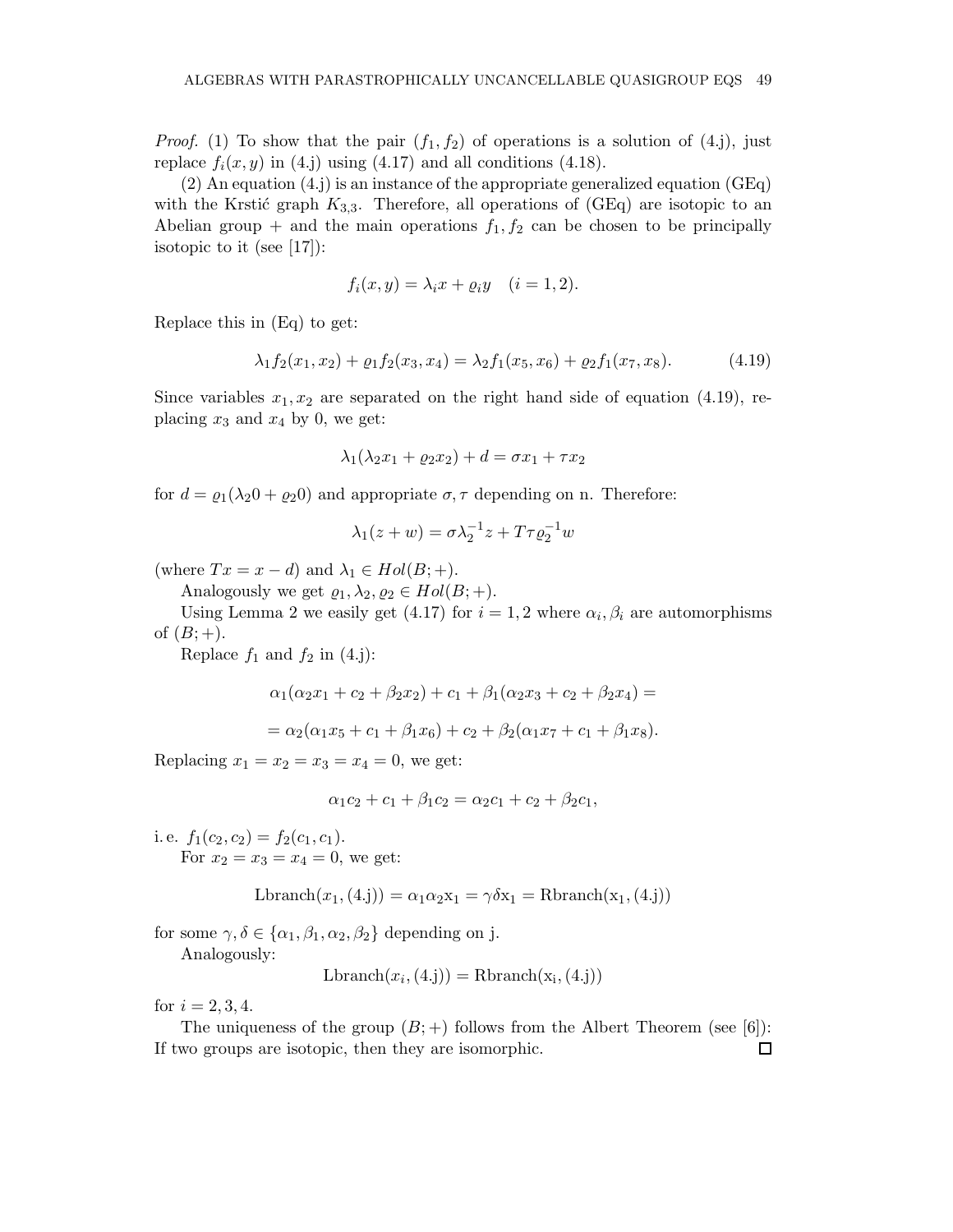# 5 Equations with Krstić graph  $P_3$

There exist 32 parastrophically uncancellable non-gemini and non-balanced quadratic functional equations with four object variables and two operations:

| $f_1(f_2(x, y), f_2(x, u)) = f_2(f_1(y, v), f_1(u, v))$ | (5.1)  |
|---------------------------------------------------------|--------|
| $f_1(f_2(x, y), f_2(x, u)) = f_2(f_1(y, v), f_1(v, u))$ | (5.2)  |
| $f_1(f_2(x, y), f_2(x, u)) = f_2(f_1(u, v), f_1(y, v))$ | (5.3)  |
| $f_1(f_2(x, y), f_2(x, u)) = f_2(f_1(u, v), f_1(v, y))$ | (5.4)  |
| $f_1(f_2(x, y), f_2(x, u)) = f_2(f_1(v, y), f_1(u, v))$ | (5.5)  |
| $f_1(f_2(x, y), f_2(x, u)) = f_2(f_1(v, y), f_1(v, u))$ | (5.6)  |
| $f_1(f_2(x, y), f_2(x, u)) = f_2(f_1(v, u), f_1(y, v))$ | (5.7)  |
| $f_1(f_2(x, y), f_2(x, u)) = f_2(f_1(v, u), f_1(v, y))$ | (5.8)  |
| $f_1(f_2(x, y), f_2(y, u)) = f_2(f_1(x, v), f_1(u, v))$ | (5.9)  |
| $f_1(f_2(x, y), f_2(y, u)) = f_2(f_1(x, v), f_1(v, u))$ | (5.10) |
| $f_1(f_2(x, y), f_2(y, u)) = f_2(f_1(u, v), f_1(x, v))$ | (5.11) |
| $f_1(f_2(x, y), f_2(y, u)) = f_2(f_1(u, v), f_1(v, x))$ | (5.12) |
| $f_1(f_2(x, y), f_2(y, u)) = f_2(f_1(v, x), f_1(u, v))$ | (5.13) |
| $f_1(f_2(x, y), f_2(y, u)) = f_2(f_1(v, x), f_1(v, u))$ | (5.14) |
| $f_1(f_2(x, y), f_2(y, u)) = f_2(f_1(v, u), f_1(x, v))$ | (5.15) |
| $f_1(f_2(x, y), f_2(y, u)) = f_2(f_1(v, u), f_1(v, x))$ | (5.16) |
| $f_1(f_2(x, y), f_2(u, x)) = f_2(f_1(y, v), f_1(u, v))$ | (5.17) |
| $f_1(f_2(x, y), f_2(u, x)) = f_2(f_1(y, v), f_1(v, u))$ | (5.18) |
| $f_1(f_2(x, y), f_2(u, x)) = f_2(f_1(u, v), f_1(y, v))$ | (5.19) |
| $f_1(f_2(x, y), f_2(u, x)) = f_2(f_1(u, v), f_1(v, y))$ | (5.20) |
| $f_1(f_2(x, y), f_2(u, x)) = f_2(f_1(v, y), f_1(u, v))$ | (5.21) |
| $f_1(f_2(x, y), f_2(u, x)) = f_2(f_1(v, y), f_1(v, u))$ | (5.22) |
| $f_1(f_2(x, y), f_2(u, x)) = f_2(f_1(v, u), f_1(y, v))$ | (5.23) |
| $f_1(f_2(x, y), f_2(u, x)) = f_2(f_1(v, u), f_1(v, y))$ | (5.24) |
| $f_1(f_2(x, y), f_2(u, y)) = f_2(f_1(x, v), f_1(u, v))$ | (5.25) |
| $f_1(f_2(x, y), f_2(u, y)) = f_2(f_1(x, v), f_1(v, u))$ | (5.26) |
| $f_1(f_2(x, y), f_2(u, y)) = f_2(f_1(u, v), f_1(x, v))$ | (5.27) |
| $f_1(f_2(x, y), f_2(u, y)) = f_2(f_1(u, v), f_1(v, x))$ | (5.28) |
| $f_1(f_2(x, y), f_2(u, y)) = f_2(f_1(v, x), f_1(u, v))$ | (5.29) |
| $f_1(f_2(x, y), f_2(u, y)) = f_2(f_1(v, x), f_1(v, u))$ | (5.30) |
| $f_1(f_2(x, y), f_2(u, y)) = f_2(f_1(v, u), f_1(x, v))$ | (5.31) |
| $f_1(f_2(x, y), f_2(u, y)) = f_2(f_1(v, u), f_1(v, x))$ | (5.32) |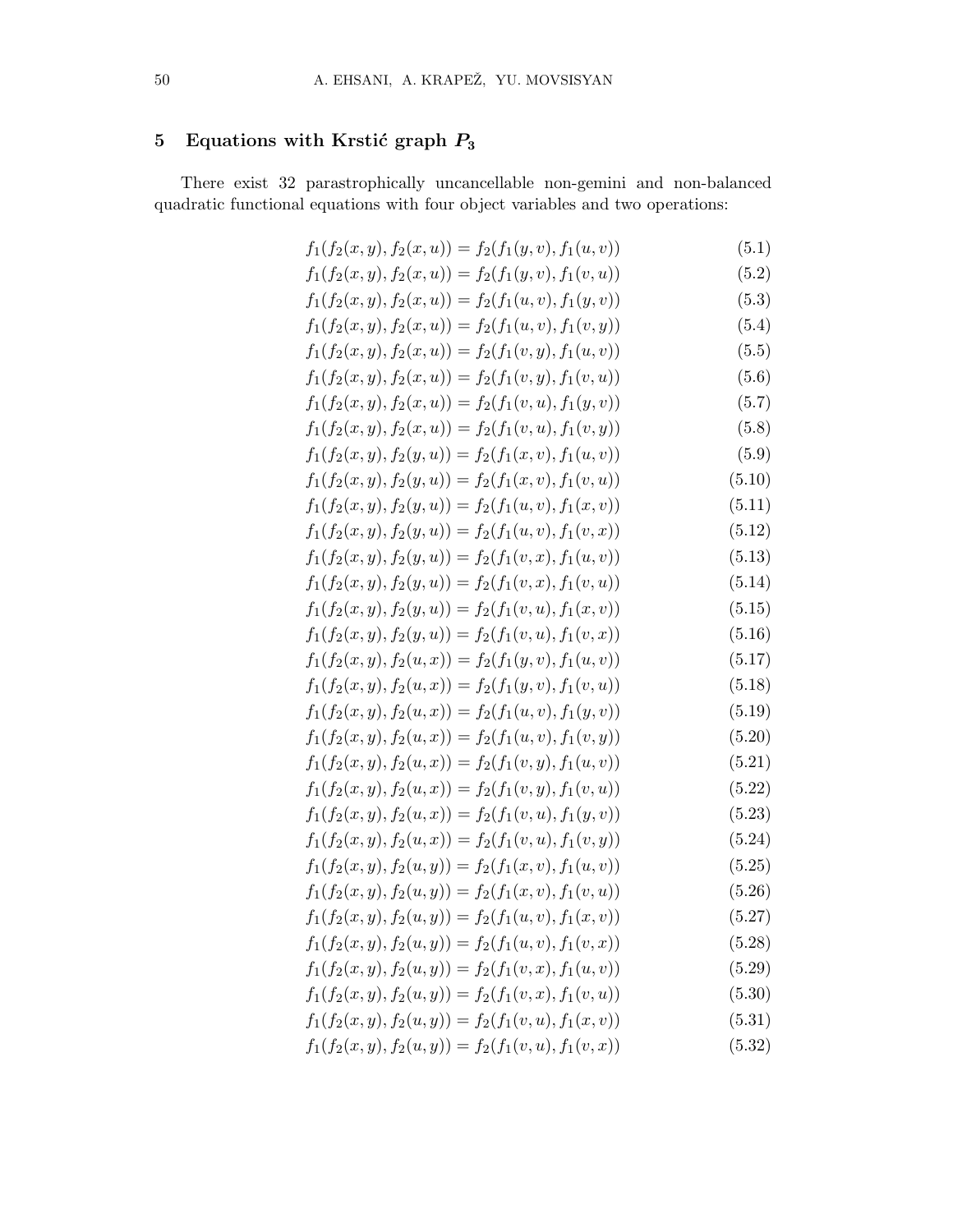The next theorem gives a general solution of the equation (5.10) which generalizes the intermedial equation (see equation (4.36) and Theorem 8.4 of [15] for the original definition of intermedial equation).

**Lemma 3.** A general solution of the equation  $(5.10)$  is given by:

$$
f_i(x, y) = \alpha_i x + c_i + \beta_i y \quad (i = 1, 2)
$$
\n(5.33)

where:

- $(B;+)$  is an arbitrary group,
- $c_1, c_2$  are arbitrary elements of B such that  $f_1(c_2, c_2) = f_2(c_1, c_1)$ ,
- $\alpha_i, \beta_i$   $(i = 1, 2)$  are arbitrary automorphisms of  $+$  such that:

$$
Lbranch(z, (5.10)) = Rhranch(z, (5.10))
$$
\n
$$
(5.34)
$$

for  $z \in \{x, u\}$  and

$$
Lbranch(w_i, (5.10))w_i + c_i + Rhranch(w_i, (5.10))w_i = c_i
$$
\n(5.35)

for  $i \in \{1, 2\}, w_1 = y$  and  $w_2 = v$ .

The group  $(B;+)$  is unique up to isomorphism.

*Proof.* (1) To show that the pair  $(f_1, f_2)$  of operations is a solution of (5.10), just replace  $f_i(x,y)$  in (5.10) using (5.33) and all conditions (5.34), (5.35).

(2) The equation (5.10) is an instance of the generalized intermedial equation:

$$
f_1(h_1(x, y), h_2(y, u)) = f_2(h_3(x, v), h_4(v, u)).
$$
\n(GI)

Choose  $v = a$  for some  $a \in B$  and define  $\gamma x = h_1(x,a), \delta u = h_2(a,u)$  and  $g(x, u) = f_2(\gamma x, \delta u)$ . We get:

$$
f_1(h_1(x, y), h_2(y, u)) = g(x, u)
$$
 (GT)

which is the generalized transitivity equation. By Theorem 5 all operations of this equation are isotopic to a group + and the main operations  $f_1, g$  can be chosen to be principally isotopic to it:

 $f_1(x,y) = \lambda_1 x + \varrho_1 y,$   $g(x,y) = \lambda_3 x + \varrho_3 y.$ 

It follows that  $f_2(x,y) = \lambda_3 \gamma^{-1} x + \varrho_3 \delta^{-1} y = \lambda_2 x + \varrho_2 y$  for appropriate  $\lambda_2, \varrho_2$ . Replacing this in (5.10) we get:

$$
\lambda_1(\lambda_2 x + \varrho_2 y) + \varrho_1(\lambda_2 y + \varrho_2 u) = \lambda_2(\lambda_1 x + \varrho_1 v) + \varrho_2(\lambda_1 v + \varrho_1 u). \tag{5.36}
$$

If we choose  $\rho_2 u = \rho_1 v = 0$  and define  $d = \rho_2(\lambda_1 \rho_1^{-1} 0 + \rho_1 \rho_2^{-1} 0)$  we get:

$$
\lambda_1(\lambda_2 x + \varrho_2 y) + \varrho_1 \lambda_2 y = \lambda_2 \lambda_1 x + d
$$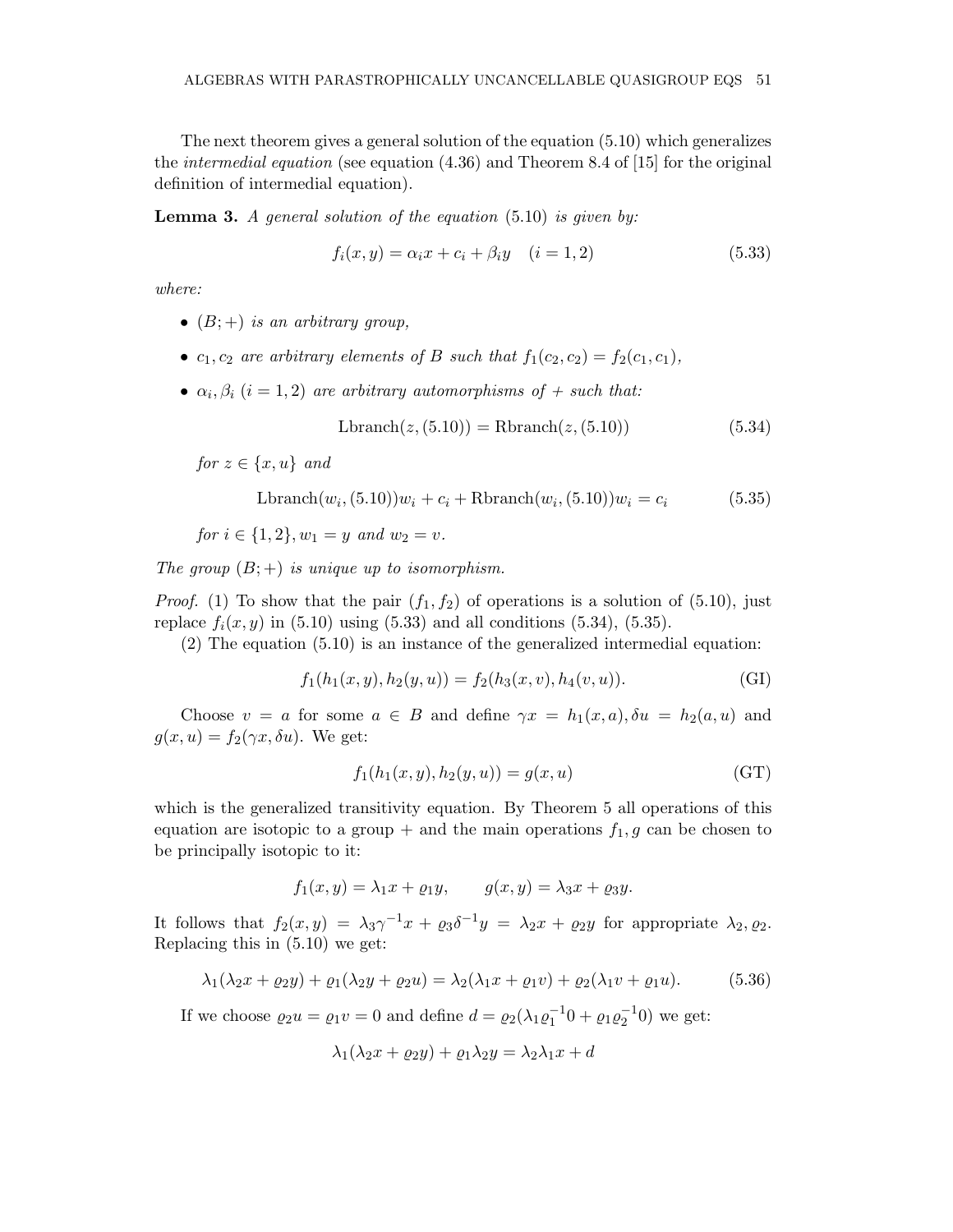which implies that  $\lambda_1 \in Hol(B; +)$ .

Analogously we get  $\varrho_1, \lambda_2, \varrho_2 \in Hol(B; +)$ .

Using Lemma 2 we easily get (5.33) for  $i = 1, 2$  where  $\alpha_i, \beta_i$  are automorphisms of  $(B; +)$ .

Replace  $f_1$  and  $f_2$  in (5.10):

$$
\alpha_1(\alpha_2 x + c_2 + \beta_2 y) + c_1 + \beta_1(\alpha_2 y + c_2 + \beta_2 u) =
$$

$$
= \alpha_2(\alpha_1 x + c_1 + \beta_1 v) + c_2 + \beta_2(\alpha_1 v + c_1 + \beta_1 u).
$$

Putting  $x = y = u = v = 0$ , we get:

$$
\alpha_1 c_2 + c_1 + \beta_1 c_2 = \alpha_2 c_1 + c_2 + \beta_2 c_1,
$$

i.e.  $f_1(c_2, c_2) = f_2(c_1, c_1)$ . For  $y = u = v = 0$  we get:

$$
Lbranch(x, (5.10)) = \alpha_1 \alpha_2 = \alpha_2 \alpha_1 = Rhranch(x, (5.10)).
$$

Analogously:

 $Lbranch(u,(5.10)) = Rhranch(u,(5.10)),$ 

Lbranch $(y, (5.10))y + c_1 +$ Rbranch $(u, (5.10))y = \alpha_1\beta_2y + c_1 + \beta_1\alpha_2y = c_1$ ,

Lbranch(v, (5.10))v + c<sub>2</sub> + Rbranch(v, (5.10))v =  $\alpha_2\beta_1v$  + c<sub>2</sub> +  $\beta_2\alpha_1v$  = c<sub>2</sub>.

The uniqueness of the group  $(B; +)$  follows from the Albert Theorem.  $\Box$ 

**Lemma 4.** A general solution of the equation  $(5 \text{.j})$   $(j = 1, 2, 5, 6, 9, 13, 14, 17, 18,$ 21, 22, 25, 26, 29, 30) is given by:

$$
f_i(x, y) = \alpha_i x + c_i + \beta_i y \quad (i = 1, 2)
$$
\n(5.37)

where:

- $(B;+)$  is an arbitrary Abelian group,
- $c_1, c_2$  are arbitrary elements of B such that  $f_1(c_2, c_2) = f_2(c_1, c_1)$ ,
- $\alpha_i, \beta_i$   $(i = 1, 2)$  are arbitrary automorphisms of  $+$  such that:

$$
Lbranch(z, (5. j)) = Rhranch(z, (5. j))
$$
\n(5.38)

for all linear variables z of (5.j) and

$$
Lbranch(w, (5. j))w + Rhranch(w, (5. j))w = 0
$$
\n(5.39)

for all quadratic variables w from the equation.

The group  $(B;+)$  is unique up to isomorphism.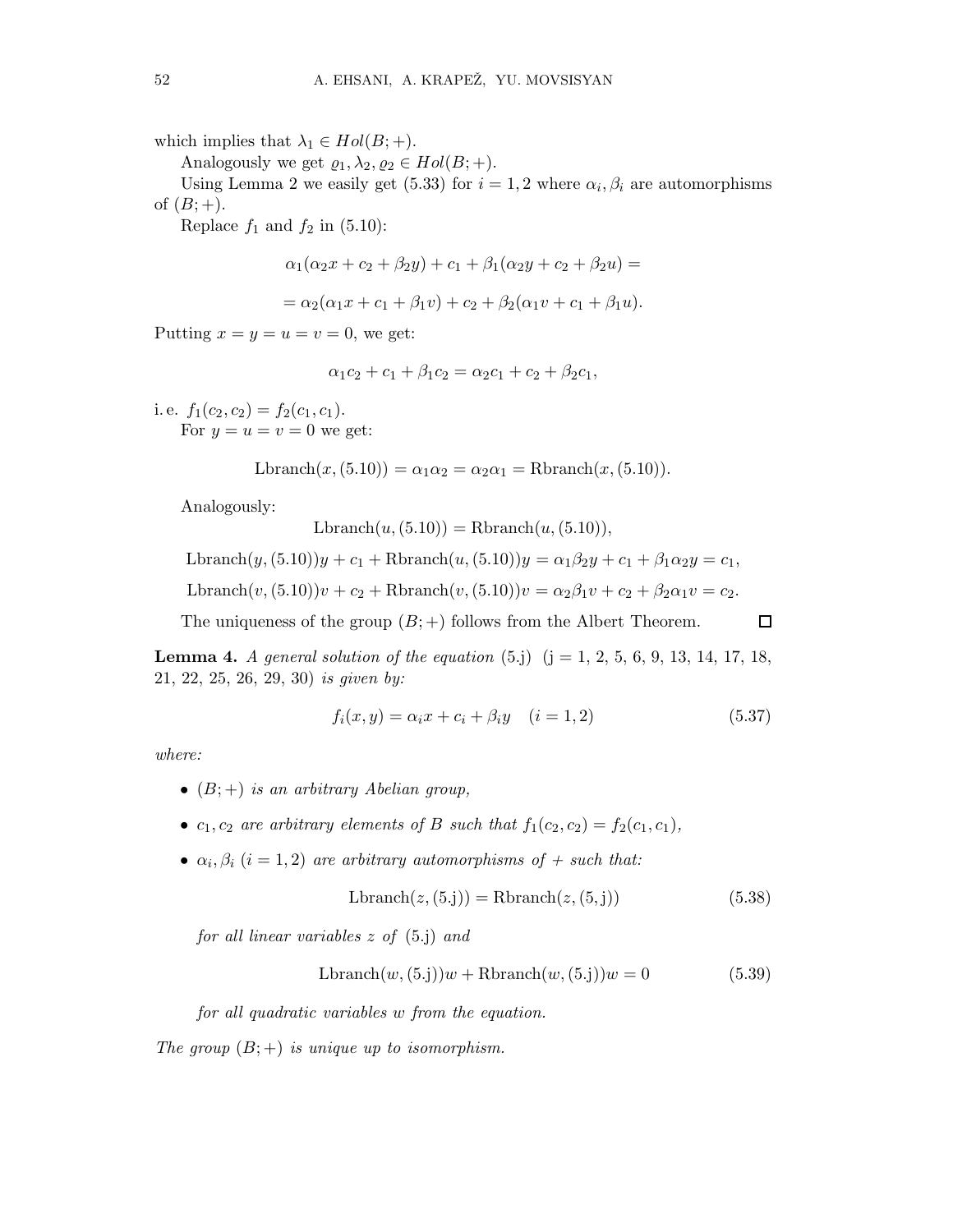*Proof.* (1) To show that the pair  $(f_1, f_2)$  of operations is a solution of (5.j), just replace  $f_i(x,y)$  in (5.j) using (5.37) and all conditions (5.38), (5.39).

(2) The crucial property of all 15 equations (5.j) is that, by applying duality to some of non–main operations of the generalized version of (5.j), they may be transformed into equation (GI):

$$
f_1(h_1(x, y), h_2(y, u)) = f_2(h_3(x, v), h_4(v, u))
$$

which, by the proof of Lemma 3, has a solution:

$$
f_i(x, y) = \alpha_i x + c_i + \beta_i y \quad (i = 1, 2)
$$

where  $(B; +)$  is a group and  $\alpha_i, \beta_i$  are automorphisms of  $+$ .

Replacing  $f_1, f_2$  in (5.j), we get:

$$
\alpha_1(\alpha_2 x_1 + c_2 + \beta_2 x_2) + c_1 + \beta_1(\alpha_2 x_3 + c_2 + \beta_2 x_4) =
$$
  
=  $\alpha_2(\alpha_1 x_5 + c_1 + \beta_1 x_6) + c_2 + \beta_2(\alpha_1 x_7 + c_1 + \beta_1 x_8).$  (5.40)

Just as in the proof of Lemma 3, we conclude that  $f_1(c_2,c_2) = f_2(c_1,c_1)$ . Let us define  $c = f_1(c_2, c_2)$ .

To prove the properties from the statement of the lemma, we need to discuss the arrangement  $x_1 \ldots x_4 = x_5 \ldots x_8$  of variables in the equation (5.40). It is easy to see:

- The order of first (i.e. left) appearances of variables is always  $xyuv$ .
- $x_1 = x$ .
- Since  $P_3$  has no loops,  $x_2 = y$ .
- Either  $x$  or  $y$  is quadratic, but not both.
- Variable  $u$  is always linear.
- Variable  $v$  is always quadratic.
- Arrangement  $xyyu = xvvu$  is not allowed.

There are two possibilities:  $x$  is either linear or quadratic.

- a) Variable  $x$  is linear (and  $y$  is quadratic). Again, there are two possibilities: Either  $x_3 = y$  or  $x_3 = u$ .
	- a1)  $x_3 = y$  (and  $x_4 = u$ ). Yet again, there are two possibilities: Either  $x_5 = x$  or  $x_5 = v$ .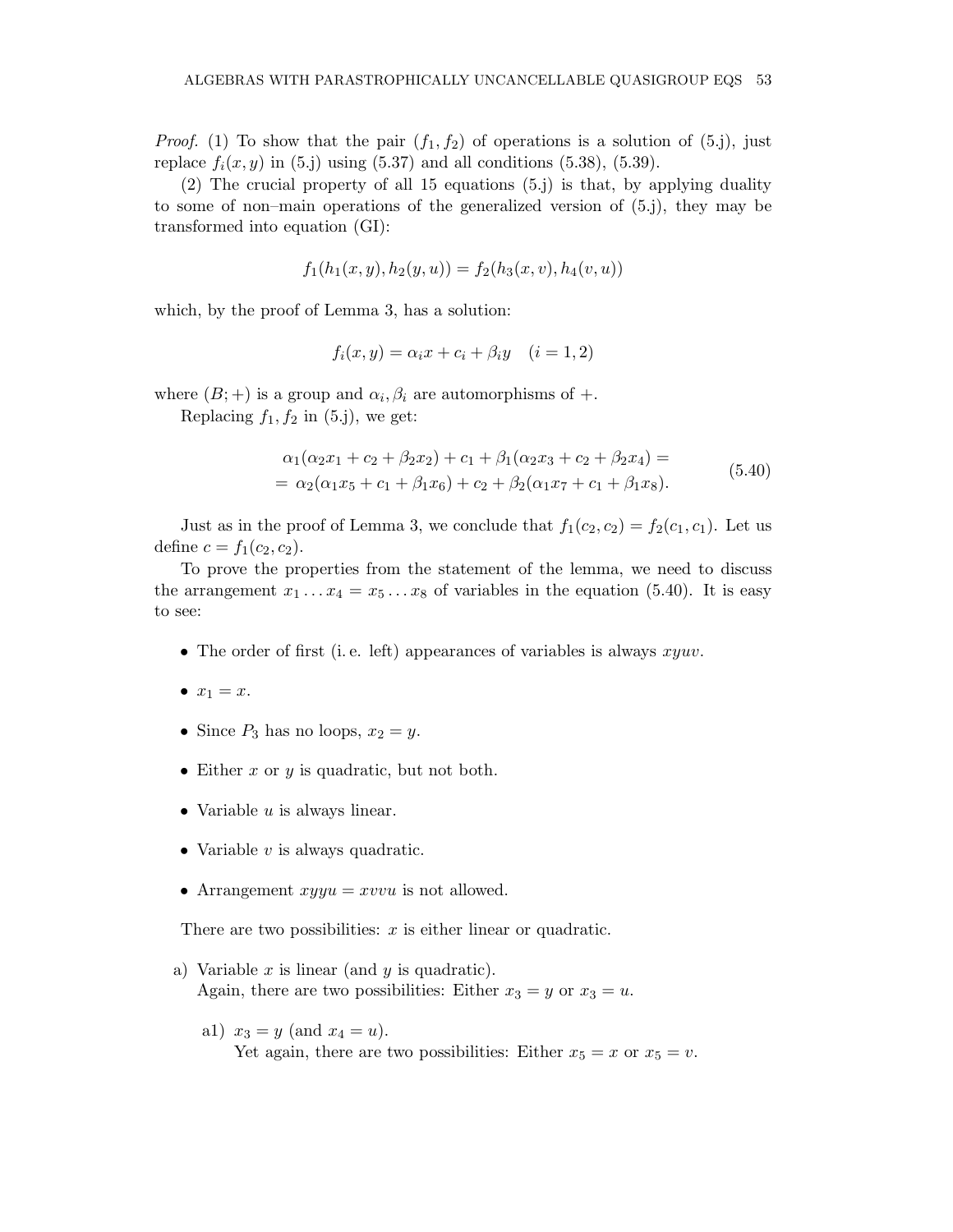a11) The arrangement of variables is  $xyyu = xvuv$ . We have equation (5.9). Replacing  $x = y = 0$  in (5.40), we get:

$$
c + \beta_1 \beta_2 u = \alpha_2 c_1 + \alpha_2 \beta_1 v + c_2 + \beta_2 \alpha_1 u + \beta_2 c_1 + \beta_2 \beta_1 v. \tag{5.41}
$$

For  $v = 0$  we get:

$$
\beta_2 c_1 + \beta_1 \beta_2 u = \beta_2 \alpha_1 u + \beta_2 c_1 \tag{5.42}
$$

and for  $u = 0$ :

$$
c - \beta_2 \beta_1 v = \alpha_2 c_1 + \alpha_2 \beta_1 v + c_2 + \beta_2 c_1. \tag{5.43}
$$

Applying  $(5.42)$  and  $(5.43)$  to  $(5.41)$ , we conclude:

$$
c + \beta_1 \beta_2 u - \beta_2 \beta_1 v = c - \beta_2 \beta_1 v + \beta_1 \beta_2 u
$$

which is, after cancellation from the left, equivalent to commutativity of  $+$ . Therefore  $(B; +)$  is an Abelian group.

a12) The arrangement of variables is  $xyyu = vx(uv$  or vu). Replacement  $y = u = 0$  leads to:

$$
\alpha_1 \alpha_2 x + c = \alpha_2 \alpha_1 v + \alpha_2 c_1 + \alpha_2 \beta_1 x + c_2 + t(v) \tag{5.44}
$$

where

$$
t(v) = \begin{cases} \beta_2 \alpha_1 v + \beta_2 c_1 & \text{if } x_7 = v, \\ \beta_2 c_1 + \beta_2 \beta_1 v & \text{if } x_7 = u. \end{cases}
$$

Note that in both cases  $t(0) = \beta_2 c_1$ . Putting  $x = 0$ , we get:

$$
t(v) = -c_2 - \alpha_2 c_1 - \alpha_2 \alpha_1 v + c \tag{5.45}
$$

while replacement  $v = 0$  leads to:

$$
\alpha_1 \alpha_2 x + \alpha_2 c_1 = \alpha_2 c_1 + \alpha_2 \beta_1 x. \tag{5.46}
$$

Using  $(5.45)$  and  $(5.46)$  in  $(5.44)$ , we conclude:

$$
\alpha_1 \alpha_2 x + c = \alpha_2 \alpha_1 v + \alpha_1 \alpha_2 x - \alpha_2 \alpha_1 v + c
$$

which implies that the group  $(B; +)$  is Abelian.

a2)  $x_3 = u$  (and  $x_4 = y$ ).

The arrangement of variables is  $xyuy = (xv \text{ or } vx)(uv \text{ or } vu)$ . Replacement  $x = v = 0$  in (5.j) yields:

$$
\alpha_1 c_2 + \alpha_1 \beta_2 y + c_1 + \beta_1 \alpha_2 u + \beta_1 c_2 + \beta_1 \beta_2 y = t(u) \tag{5.47}
$$

where

$$
t(u) = \begin{cases} \alpha_2 c_1 + c_2 + \beta_2 \alpha_1 u + \beta_2 c_1 & \text{if } x_7 = u, \\ c + \beta_2 \beta_1 u & \text{if } x_7 = v. \end{cases}
$$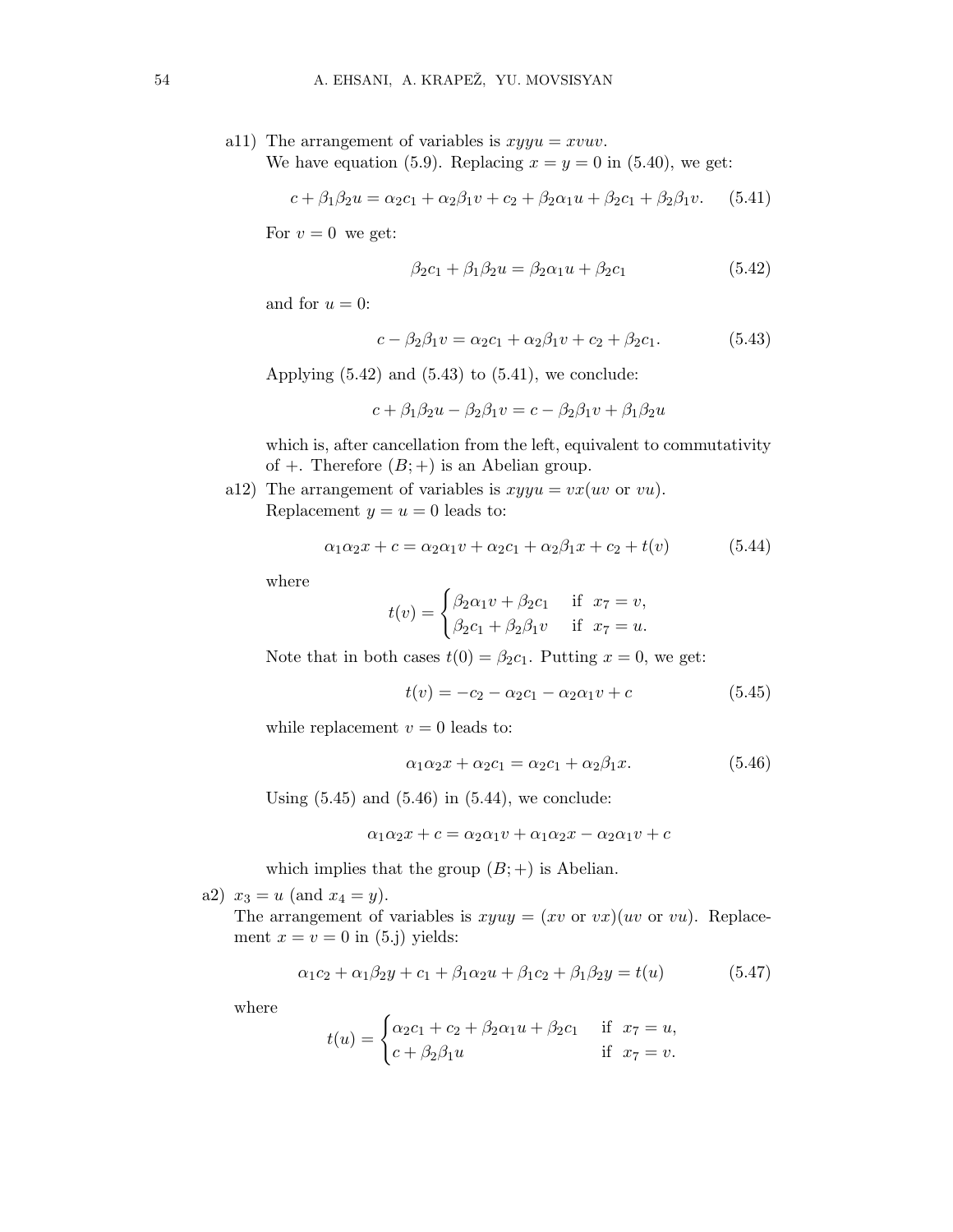Note that in both cases  $t(0) = c$ . Putting  $y = 0$  in (5.47), we get:

$$
\alpha_1 c_2 + c_1 + \beta_1 \alpha_2 u + \beta_1 c_2 = t(u) \tag{5.48}
$$

while replacement  $u = 0$  yields:

$$
\alpha_1 c_2 + \alpha_1 \beta_2 y + c_1 = c - \beta_1 \beta_2 y - \beta_1 c_2. \tag{5.49}
$$

Feeding  $(5.48)$  and  $(5.49)$  in  $(5.47)$ , we get:

$$
c - \beta_1 \beta_2 y - \beta_1 c_2 + \beta_1 \alpha_2 u + \beta_1 c_2 = \alpha_1 c_2 + c_1 + \beta_1 \alpha_2 u + \beta_1 c_2 - \beta_1 \beta_2 y
$$

which implies commutativity of  $+$ .

b) Variable  $x$  is quadratic (and  $y$  is linear).

The arrangement of variables is  $xy(xu \text{ or } ux) = (yv \text{ or } vy)(uv \text{ or } vu)$ . Let  $u = v = 0$ . We have:

$$
\alpha_1 \alpha_2 x + \alpha_1 c_2 + \alpha_1 \beta_2 y + c_1 + s(x) = t(y)
$$
\n(5.50)

where:

$$
s(x) = \begin{cases} \beta_1 \alpha_2 x + \beta_1 c_2 & \text{if } x_3 = x, \\ \beta_1 c_2 + \beta_1 \beta_2 x & \text{if } x_3 = u, \end{cases}
$$

$$
t(y) = \begin{cases} \alpha_2 \alpha_1 y + c & \text{if } x_5 = y, \\ \alpha_2 c_1 + \alpha_2 \beta_1 y + c_2 + \beta_2 c_1 & \text{if } x_5 = v. \end{cases}
$$

Note that  $s(0) = \beta_1 c_2$  and  $t(0) = c$ . Specifying  $x = 0$ , we get:

$$
\alpha_1 c_2 + \alpha_1 \beta_2 y + c_1 + \beta_1 c_2 = t(y) \tag{5.51}
$$

while  $y = 0$  yields:

$$
c_1 + s(x) = -\alpha_1 c_2 - \alpha_1 \alpha_2 x + c. \tag{5.52}
$$

Feeding  $(5.51)$  and  $(5.52)$  into  $(5.50)$ , we get:

$$
\alpha_1 \alpha_2 x + \alpha_1 c_2 + \alpha_1 \beta_2 y - \alpha_1 c_2 - \alpha_1 \alpha_2 x + \alpha_1 c_2 = \alpha_1 c_2 + \alpha_1 \beta_2 y
$$

which implies that the group  $(B; +)$  is Abelian.

Because of commutativity of  $+$  and the condition for c, the equation (5.j) reduces to:

$$
\alpha_1 \alpha_2 x_1 + \alpha_1 \beta_2 x_2 + \beta_1 \alpha_2 x_3 + \beta_1 \beta_2 x_4 = \n= \alpha_2 \alpha_1 x_5 + \alpha_2 \beta_1 x_6 + \beta_2 \alpha_1 x_7 + \beta_2 \beta_1 x_8,
$$

which is equivalent to the system:

$$
Lbranch(z, (5. j)) = Rhranch(z, (5. j))
$$

Lbranch $(w,(5,j))w +$ Rbranch $(w,(5,j))w = 0$ 

for all linear variables  $z$  and all quadratic variables  $w$ .

The uniqueness of the group  $(B; +)$  follows from the Albert Theorem.

 $\Box$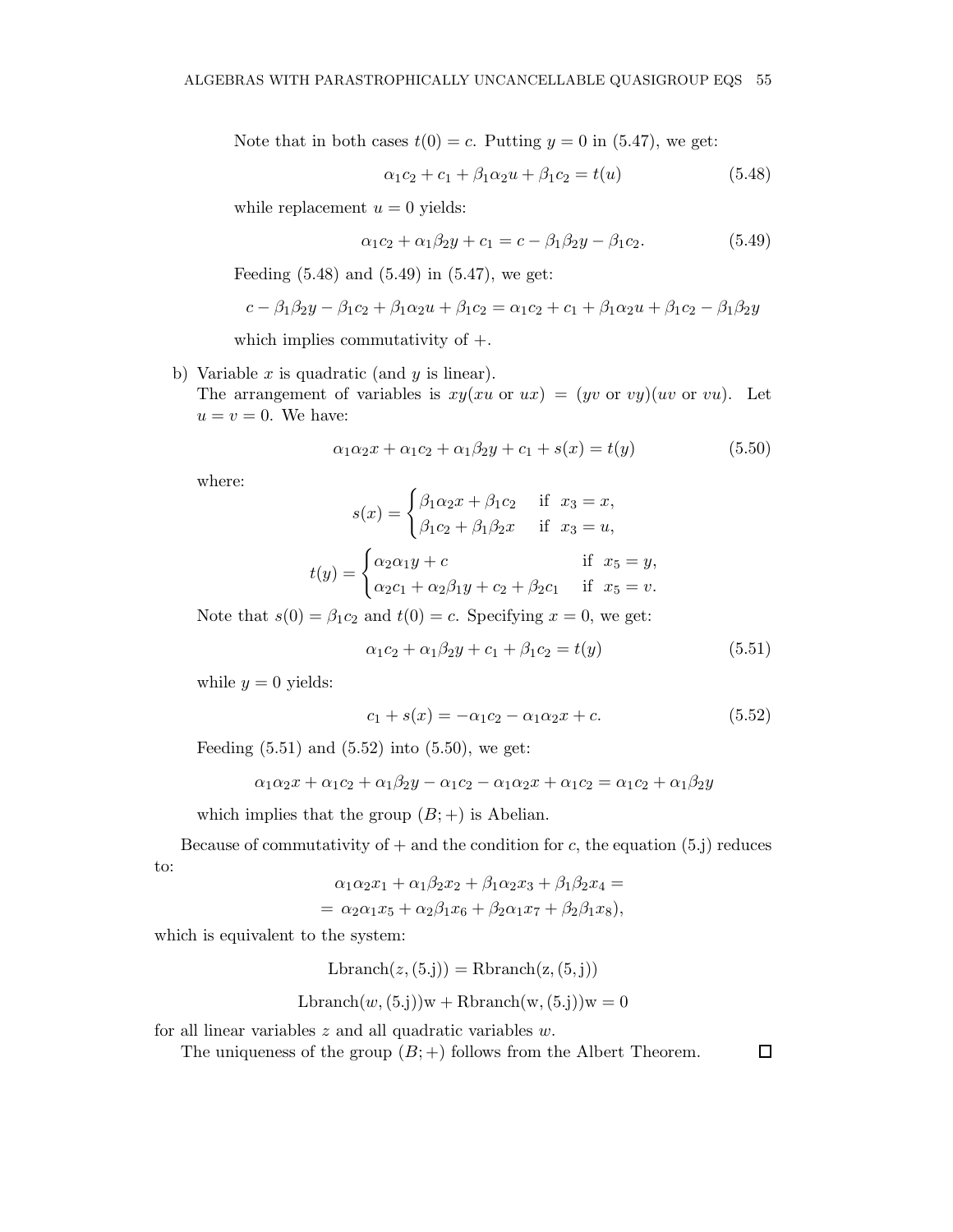**Lemma 5.** A general solution of the equation  $(5.23)$  is given by:

$$
\begin{cases}\nf_1(x,y) = \alpha_1 x + c_1 + \beta_1 y \\
f_2(x,y) = \beta_2 y + c_2 + \alpha_2 x\n\end{cases}
$$
\n(23)

where:

- $(B;+)$  is an arbitrary group,
- $c_1, c_2$  are arbitrary elements of B such that  $f_1(c_2, c_2) = f_2(c_1, c_1)$ ,
- $\alpha_i, \beta_i$   $(i = 1, 2)$  are arbitrary automorphisms of  $+$  such that:

$$
Lbranch(z, (5.23)) = Rhanch(z, (5.23))
$$
\n(5.53)

for  $z \in \{y, u\}$ ,

,

$$
Lbranch(x, (5.23))x + c_1 + Rhranch(x, (5.23))x = c_1
$$
\n(5.54)

Rbranch
$$
(v, (5.23))v + c_2 + \text{Lbranch}(v, (5.23))v = c_2.
$$
 (5.55)

The group  $(B;+)$  is unique up to isomorphism.

*Proof.* (1) To show that the pair  $(f_1, f_2)$  of operations is a solution of (5.23), just replace  $f_i(x, y)$  in (5.23) using (23) and all conditions (5.53)–(5.55).

(2) Define new quasigroup  $f_3$  to be the dual quasigroup of  $f_2$ , i.e.  $f_3(x,y)$  $f_2(y, x)$ . The equation (5.23) transforms into equation (5.10) with a general solution given by Lemma 3:

$$
\begin{cases}\nf_1(x,y) = \alpha_1 x + c_1 + \beta_1 y \\
f_3(x,y) = \alpha_3 x + c_3 + \beta_3 y\n\end{cases} \tag{23*}
$$

where:

- $(B;+)$  is an arbitrary group,
- $c_1, c_3$  are arbitrary elements of B such that  $f_1(c_3, c_3) = f_3(c_1, c_1)$ ,
- $\alpha_i, \beta_i$  (i = 1,3) are arbitrary automorphisms of + such that:

$$
\alpha_1 \alpha_3 = \alpha_3 \alpha_1
$$

$$
\beta_1 \beta_3 = \beta_3 \beta_1
$$

$$
\alpha_1 \beta_3 x + c_1 + \beta_1 \beta_3 x = c_1
$$

$$
\alpha_3 \beta_1 v + c_3 + \beta_3 \alpha_1 v = c_3.
$$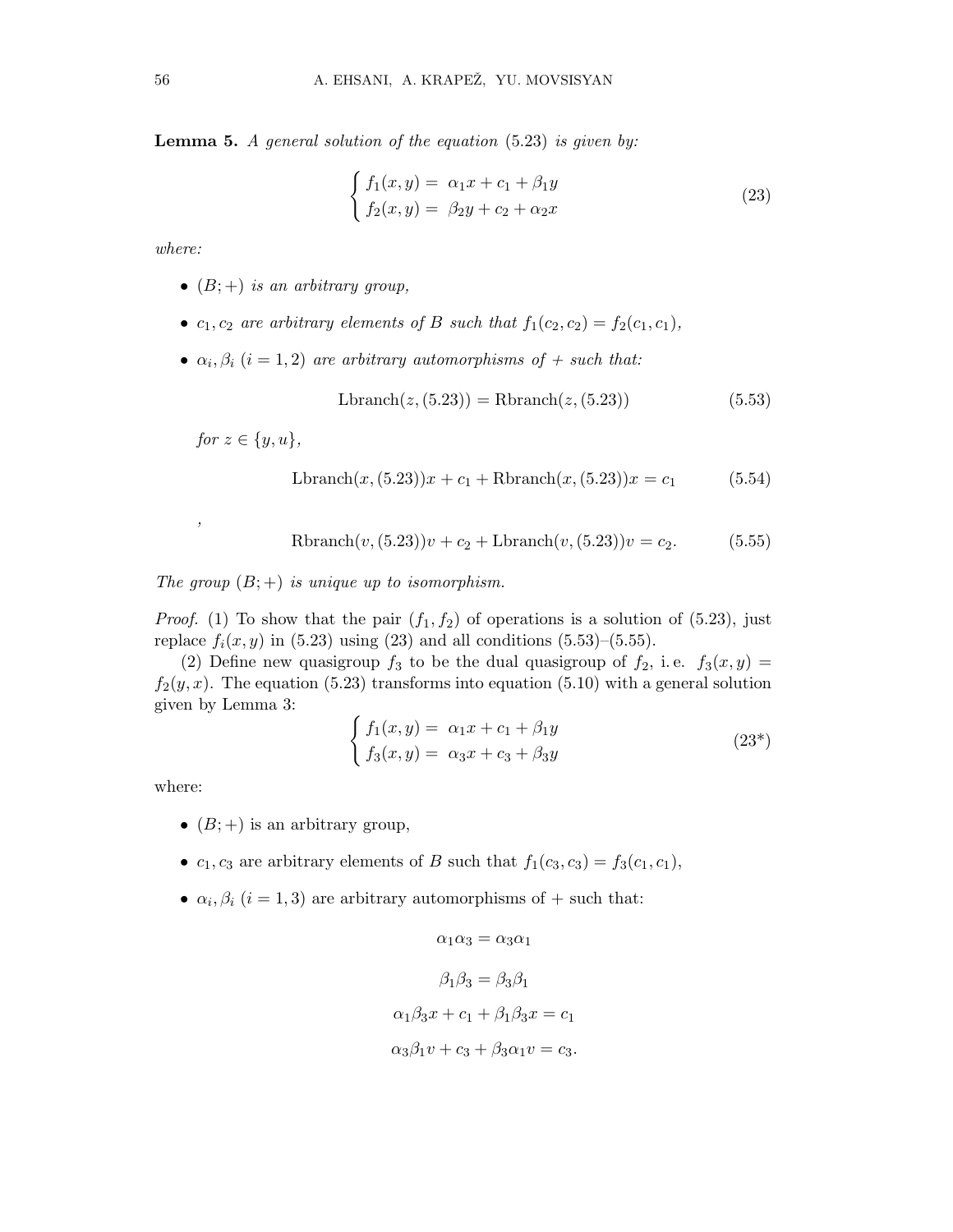Define:  $\alpha_2 = \beta_3, \beta_2 = \alpha_3$  and  $c_2 = c_3$  and replace in  $(23^*)$  to get:  $f_2(x,y) = f_3(y,x) = \alpha_3 y + c_2 + \beta_3 x = \beta_2 y + c_2 + \alpha_2 x$ , and

> $\alpha_1 \beta_2 = \beta_2 \alpha_1$  $\beta_1 \alpha_2 = \alpha_2 \beta_1$  $\alpha_1\alpha_2x + c_1 + \beta_1\alpha_2x = c_1$  $\beta_2 \beta_1 v + c_2 + \alpha_2 \alpha_1 v = c_2,$

which is:

 $Lbranch(z, (5.23)) = Rhranch(z, (5.23))$ 

for  $z \in \{y, u\}$ , and

$$
Lbranch(x, (5.23))x + c_1 + Rhranch(x, (5.23))x = c_1,
$$

Rbranch $(v, (5.23))v + c_2 + \text{Lbranch}(v, (5.23))v = c_2.$ 

Trivially,  $f_1(c_2, c_2) = f_2(c_1, c_1)$ . The uniqueness of the group  $(B; +)$  follows from the Albert Theorem.  $\Box$ 

**Lemma 6.** A general solution of the equation  $(5.k)$   $(k = 3, 4, 7, 8, 11, 12, 15, 16,$ 19, 20, 24, 27, 28, 31, 32) is given by:

$$
f_i(x, y) = \alpha_i x + c_i + \beta_i y \quad (i = 1, 2)
$$
\n(5.56)

where:

- $(B;+)$  is an arbitrary Abelian group,
- $c_1, c_2$  are arbitrary elements of B such that  $f_1(c_2, c_2) = f_2(c_1, c_1)$ ,
- $\alpha_i, \beta_i$  (i = 1, 2) are arbitrary automorphisms of + such that:

$$
Lbranch(z, (5.k)) = Rhranch(z, (5,k))
$$
\n(5.57)

for all linear variables z of (5.j) and

$$
Lbranch(w, (5.k))w + Rhranch(w, (5.k))w = 0
$$
\n(5.58)

for all quadratic variables w from the equation.

The group  $(B;+)$  is unique up to isomorphism.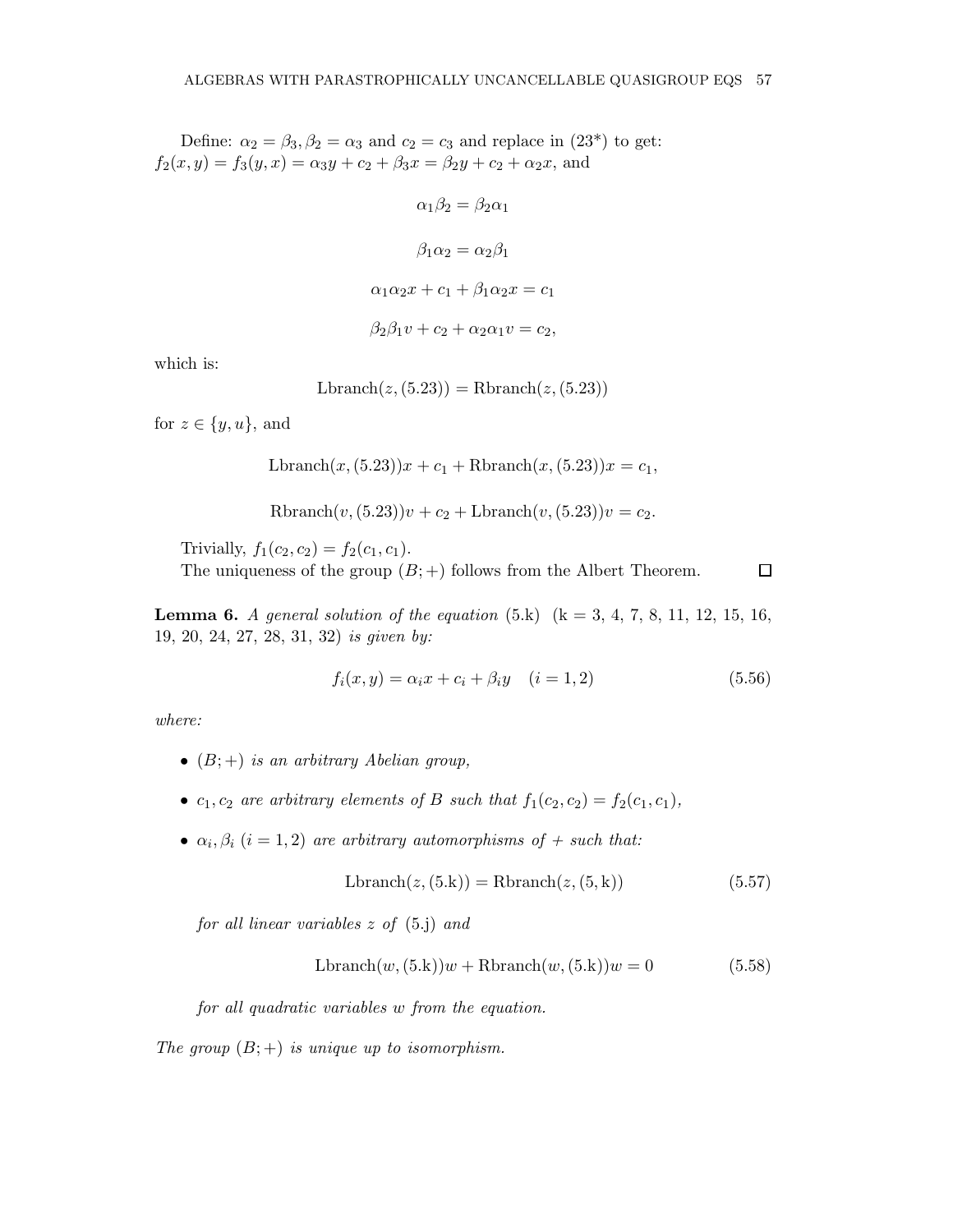*Proof.* (1) To show that the pair  $(f_1, f_2)$  of operations is a solution of  $(5k)$ , just replace  $f_i(x,y)$  in (5.k) using (5.56) and all conditions (5.57), (5.58).

(2) Let us prove that the solution given in the lemma is general in the case  $k = 3$ .

The equation (5.3) has arrangement of variables equal to  $xyxu = uvyv$ . Let us replace the operation  $f_2$  in (5.3) by the dual operation  $f_3(x,y) = f_2^*$  $f_2^*(x,y) = f_2(y,x).$ We get the equation

$$
f_1(f_3(y, x), f_3(u, x)) = f_3(f_1(y, v), f_1(u, v))
$$

with the arrangement of variables equal to  $yxux = yvuv$ . Normalizing (i.e. applying the permutation  $(xy)$  to variables) we get the equation (5.25) with a general solution given in Lemma 4:

$$
f_i(x, y) = \alpha_i x + c_i + \beta_i y \quad (i = 1, 3)
$$
\n(5.59)

where:

- $(B;+)$  is an arbitrary group,
- $c_1, c_3$  are arbitrary elements of B such that  $f_1(c_3, c_3) = f_3(c_1, c_1)$ ,
- $\alpha_i, \beta_i$  (i = 1,3) are arbitrary automorphisms of + such that:

$$
Lbranch(z, (5.25)) = Rhanch(z, (5.25))
$$
\n(5.60)

for all linear variables  $z$  of  $(5.25)$  and

$$
Lbranch(w, (5.25))w + Rhranch(w, (5.25))w = 0
$$
\n(5.61)

for all quadratic variables w from the equation.

Conditions (5.60) and (5.61) evaluate to:

$$
\alpha_1 \alpha_3 = \alpha_3 \alpha_1
$$

$$
\beta_1 \alpha_3 = \beta_3 \alpha_1
$$

$$
\alpha_1 \beta_3 x + \beta_1 \beta_3 x = 0
$$

$$
\alpha_3 \beta_1 v + \beta_3 \beta_1 v = 0.
$$

Define:  $\alpha_2 = \beta_3, \beta_2 = \alpha_3, c_2 = c_3$  and replace in (5.59) to get:  $f_2(x,y) = f_3(y,x) = \alpha_3 y + c_3 + \beta_3 x = \beta_2 y + c_2 + \alpha_2 x = \alpha_2 x + c_2 + \beta_2 y$ , and

```
\alpha_1 \beta_2 = \beta_2 \alpha_1\beta_1\beta_2 = \alpha_2\alpha_1\alpha_1 \alpha_2 x + \beta_1 \alpha_2 x = 0\beta_2 \beta_1 v + \alpha_2 \beta_1 v = 0,
```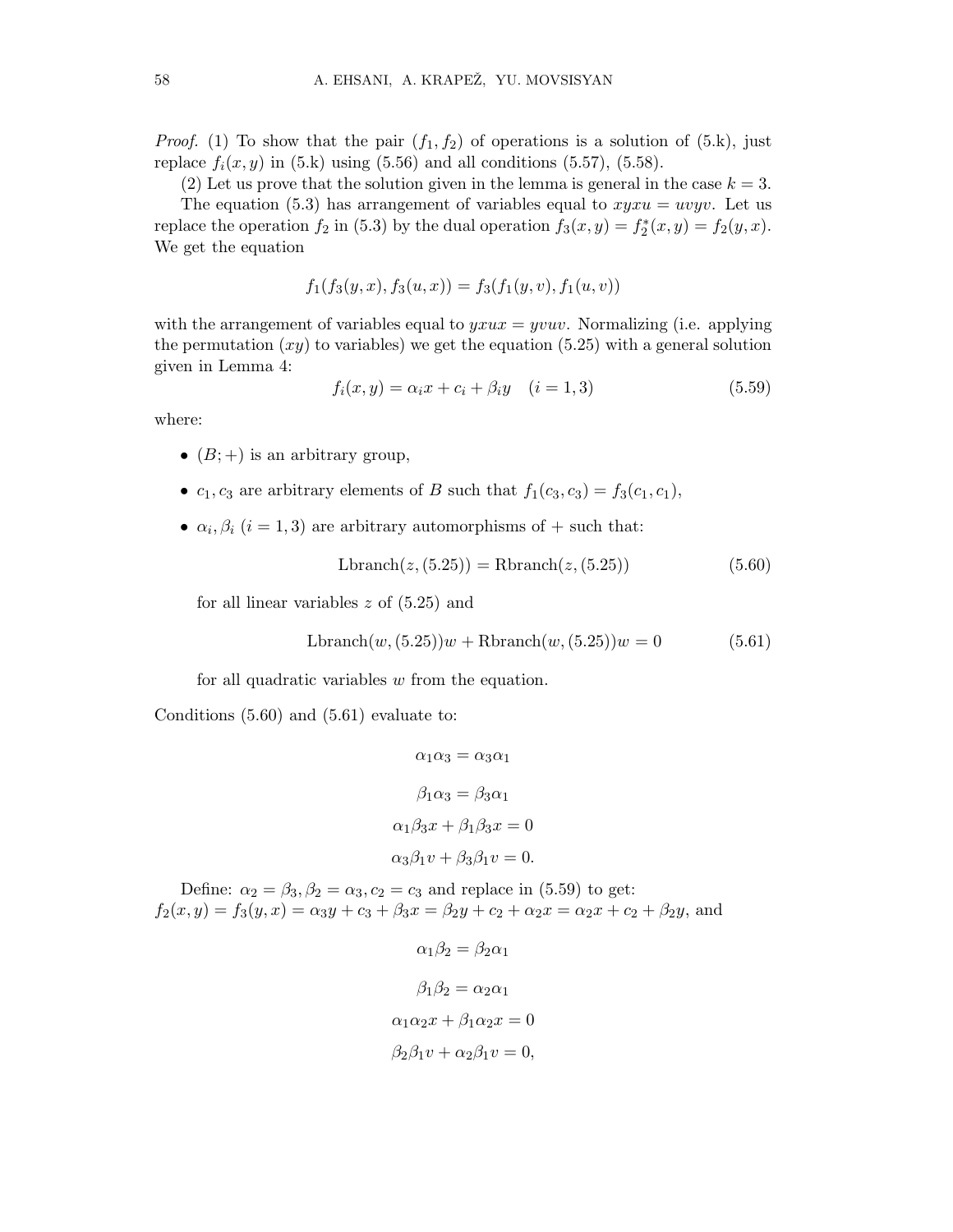which is:

 $Lbranch(z, (5, 3)) = Rhranch(z, (5, 3))$ 

for  $z \in \{y, u\}$ , and

 $Lbranch(w,(5.3))w + Rhranch(x,(5.3))w = 0,$ 

for  $w \in \{x, v\}$ .

Trivially,  $f_1(c_2,c_2) = f_2(c_1,c_1)$ .

Analogously, we can transform  $(5.4)$  into  $(5.29)$ ,  $(5.7)$  into  $(5.26)$ ,  $(5.8)$  into (5.30), (5.11) into (5.17), (5.12) into (5.21), (5.15) into (5.18), (5.16) into (5.22), (5.19) into (5.9), (5.20) into (5.13), (5.24) into (5.14), (5.27) into (5.1), (5.28) into  $(5.5)$ ,  $(5.31)$  into  $(5.2)$ ,  $(5.32)$  into  $(5.6)$  and prove appropriate relationships between  $\alpha_i, \beta_i, c_i$  ( $i = 1, 2$ ) for these equations, using results given in Lemma 4.  $\Box$ 

**Definition 11.** Let  $\partial : B \longrightarrow B$  be the natural antiautomorphism of the group  $(B;+)$  with itself so that  $\partial(x+y) = y+x$ .

It is easy to see that for all natural numbers  $n, \partial(x_1 + x_2 + \cdots + x_n) = x_n +$  $x_{n-1} + \cdots x_1$ . In particular  $\partial(x+y+z) = z+y+x$ . Also, for all even (odd) j and all terms  $t: \partial^j(t) = t \, (\partial^j(t) = \partial(t)).$ 

We may now combine Lemmas 3 and 5 into:

**Theorem 9.** A general solution of the equation (5.j)  $(j = 10,23)$  is given by:

$$
\begin{cases}\nf_1(x,y) = \alpha_1 x + c_1 + \beta_1 y \\
f_2(x,y) = \partial^j(\alpha_2 x + c_2 + \beta_2 y)\n\end{cases}
$$

where:

- $(B;+)$  is an arbitrary group,
- $c_1, c_2$  are arbitrary elements of B such that  $f_1(c_2, c_2) = f_2(c_1, c_1)$ ,
- $\alpha_i, \beta_i$   $(i = 1, 2)$  are arbitrary automorphisms of  $+$  such that:

$$
Lbranch(z, (5. j)) = Rhranch(z, (5. j))
$$

for all linear variables z of the equation (5.j) and

$$
\text{Lbranch}(w_i, (5\text{.j}))w_i + c_i + \text{Rbranch}(w_i, (5\text{.j}))w_i = c_i
$$

for  $i \in \{1,2\}$ , where  $w_1$  is the left quadratic variable while  $w_2$  is the right quadratic variable of (5.j).

The group  $(B;+)$  is unique up to isomorphism.

Likewise, Theorem 8 and Lemmas 4 and 6 can be combined into: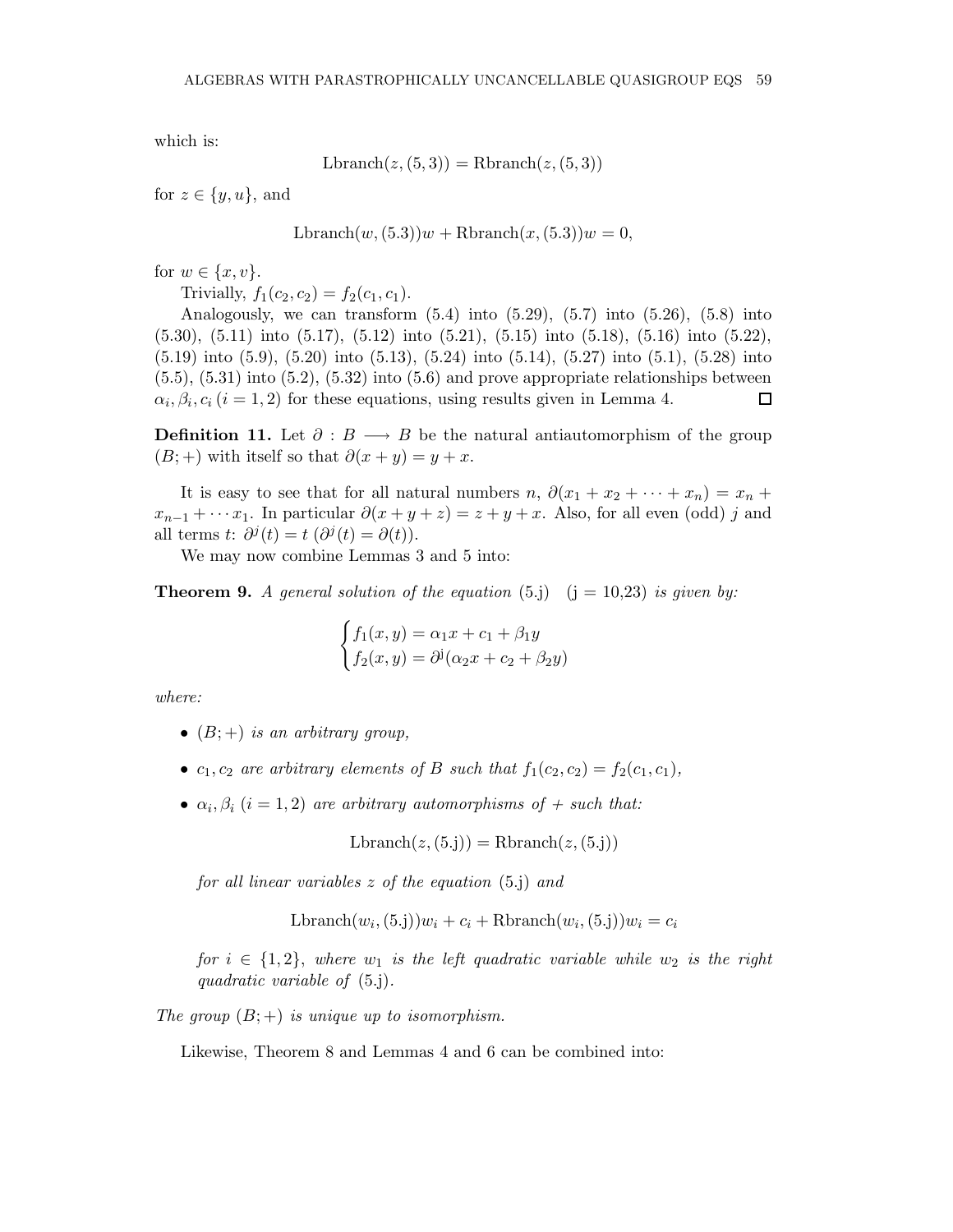**Theorem 10.** A general solution of the equation  $(m.j_m)$   $(m = 4, 5; 1 \le j_4 \le m)$ 16;  $1 \le j_5 \le 32$ ;  $j_5 \ne 10, 23$ ) is given by:

$$
f_i(x, y) = \alpha_i x + c_i + \beta_i y \quad (i = 1, 2)
$$

where:

- $(B;+)$  is an arbitrary Abelian group,
- $c_1, c_2$  are arbitrary elements of B such that  $f_1(c_2, c_2) = f_2(c_1, c_1)$ ,
- $\alpha_i, \beta_i$  (i = 1, 2) are arbitrary automorphisms of + such that:

 $Lbranch(z,(m.j<sub>m</sub>)) = Rhranch(z,(m.j<sub>m</sub>))$ 

for all linear variables  $z$  of  $(m, j<sub>m</sub>)$  and

$$
Lbranch(w, (m.jm))w + Rhranch(w, (m.jm))w = 0
$$

for all quadratic variables w from the equation.

The group  $(B;+)$  is unique up to isomorphism.

## 6 Algebras with Parastrophically Uncancellable Quadratic Hyperidentities

By [20, 21], a hyperidentity (or  $\forall$ ( $\forall$ )-identity) is a second-order formula of the following form:

$$
\forall f_1, \ldots, f_k \forall x_1, \ldots, x_n \qquad (w_1 = w_2),
$$

where  $w_1, w_2$  are words (terms) in the alphabet of function variables  $f_1, \ldots, f_k$  and object variables  $x_1, \ldots, x_n$ . However hyperidentities are usually presented without universal quantifiers:  $w_1 = w_2$ . The hyperidentity  $w_1 = w_2$  is said to be satisfied in the algebra  $(B; F)$  if this equality holds whenever every function variable  $f_i$  is replaced by an arbitrary operation of the corresponding arity from  $F$  and every object variable  $x_i$  is replaced by an arbitrary element of  $B$ .

Now, as a consequence of the results of the previous section, we can establish the following representation of a binary algebra satisfying one of the non-gemini hyperidentities.

**Theorem 11.** Let  $(B; F)$  be a binary algebra with quasigroup operations which satisfy one of the non–gemini hyperidentities  $(m,j_m)$   $(m = 4, 5; 1 \le j_4 \le 16; 1 \le j_5 \le$ 32). Then there exists an Abelian group  $(B;+)$  such that every operation  $f_i \in F$  is represented by:

$$
f_i(x, y) = \alpha_i(x) + c_i + \beta_i(y),
$$

where: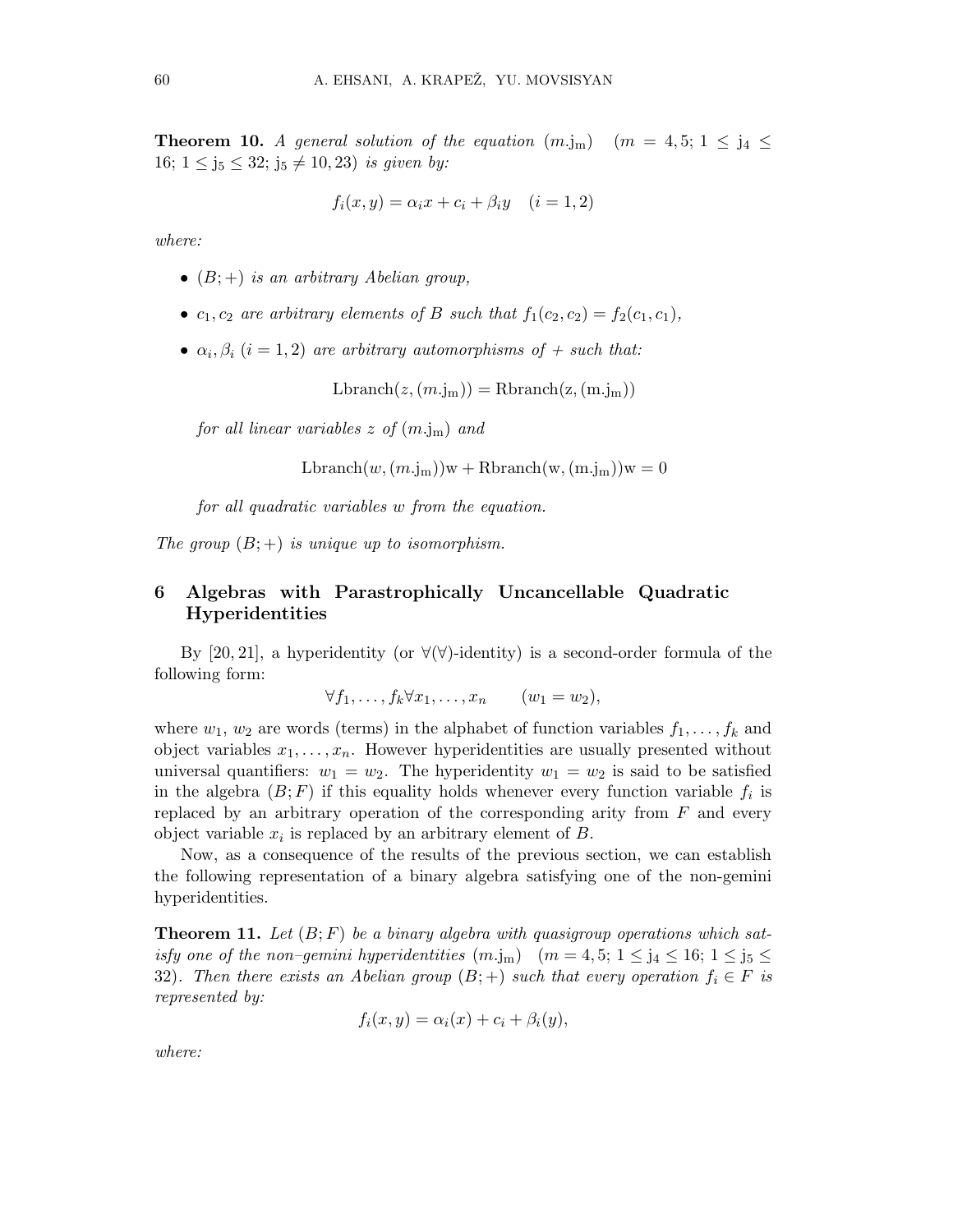- $c_i$   $(i = 1, ..., |F|)$  are arbitrary elements of B such that  $f_l(c_k, c_k) = f_k(c_l, c_l)$ for  $1 \leq l, k \leq |F|$ ,
- $\alpha_i, \beta_i$   $(i = 1, \ldots, |F|)$  are arbitrary automorphisms of  $+$  such that:

$$
Lbranch(z, (m.jm)) = Rhranch(z, (m.jm))
$$

for all linear variables  $z$  of  $(m.j<sub>m</sub>)$  and

$$
Lbranch(w, (m.jm))w + Rhranch(w, (m.jm))w = 0
$$

for all quadratic variables w from the equation.

*Proof.* Let us consider the pair  $(f_1, f_1)$  of operations satisfying equation  $(m.j_m)$  (for  $m = 4$  or 5;  $j_4$  is some of  $1, 2, ..., 16$  while  $j_5$  is some of  $1, 2, ..., 32$ ). Then

$$
f_1(x, y) = \alpha_1(x) + c_1 + \beta_1(y)
$$

where + is a group and  $\alpha_1, \beta_1$  its automorphisms. In the case of equation (5.10)  $((5.23))$  the group + is commutative by Theorem 1 (Theorem 2). In all other cases + is commutative by Theorem 10.

For any  $i \in F$ ,  $i \neq 1$ , the pair  $(f_1, f_i)$  also satisfies  $(m.j_m)$ , hence both are principally isotopic to a group (perhaps other than  $+)$ . Anyway,  $f_i$  is also principally isotopic to  $+$  and by Theorem 9 or 10

$$
f_i(x, y) = \alpha_i(x) + c_i + \beta_i(y)
$$

where  $c_i \in B$  and  $\alpha_i, \beta_i \in Aut(B;+)$  such that

$$
Lbranch(z, (m.jm)) = Rhranch(z, (m.jm))
$$

for all linear variables z of  $(m.j<sub>m</sub>)$  and

$$
Lbranch(w, (m.jm))w + Rbranch(w, (m.jm))w = 0
$$

for all quadratic variables w from the equation.

The rest of the proof is easy.

#### Acknowledgement

The work of A. Krapež is supported by the Ministry of Education, Science and Technological Development of the Republic of Serbia, grants ON 174008 and ON 174026.

The work of Yu. Movsisyan is supported by the 'Center of Mathematical Research' of the state Committee of Science of the Republic of Armenia.

 $\Box$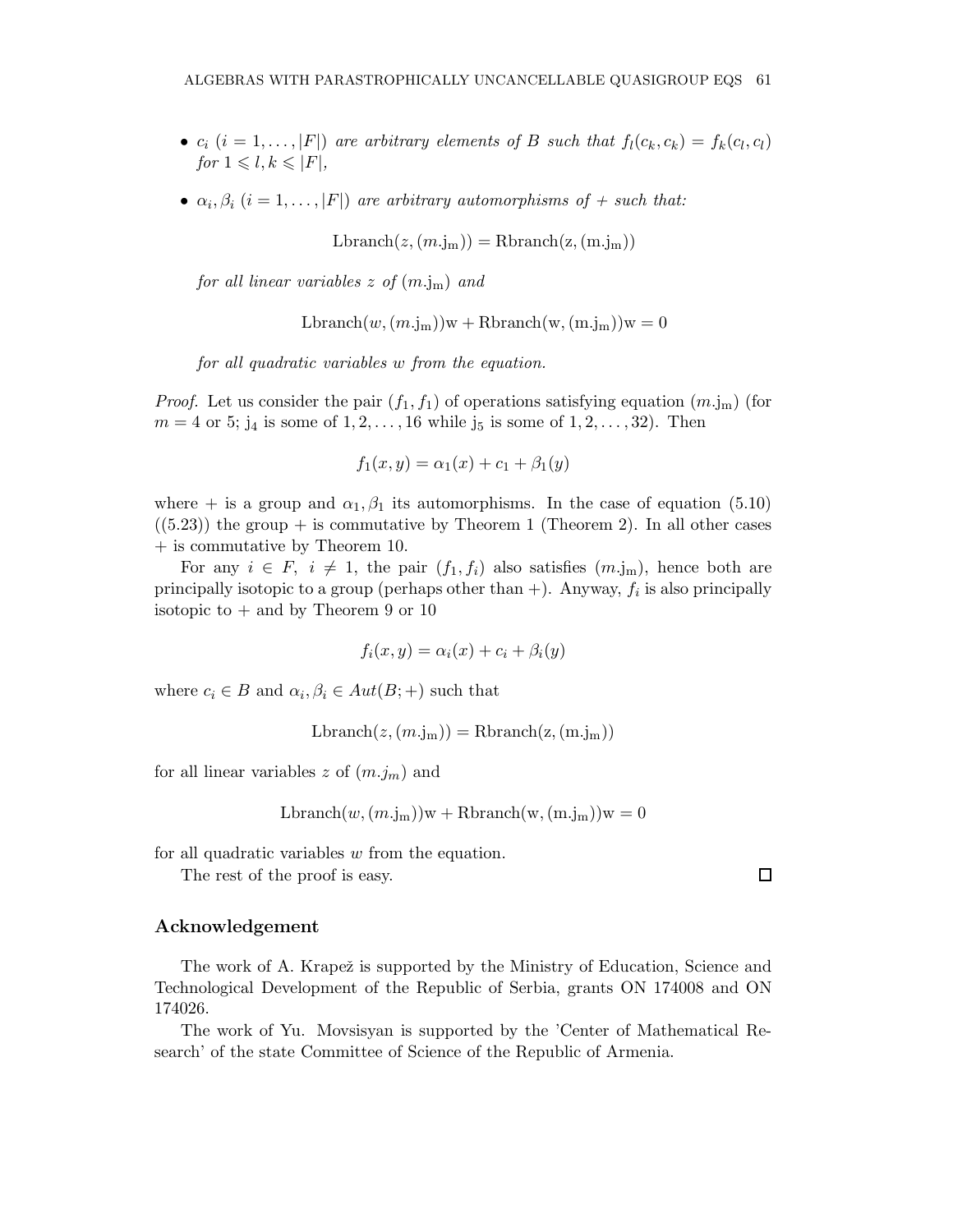#### References

- [1] Acz $\acute{\text{c}}$ L J., BELOUSOV V.D., HOSSZÚ M. *Generalized associativity and bisymmetry on* quasigroups . Acta Math. Sci. Hung., 1960, 11, 127-136.
- [2] Belousov V. D. Systems of quasigroups with generalized identities. Usp. Mat. Nauk., 1965, 20, 75–144 (in Russian). English translation: Russian Mathematical Surveys., 20, 1965, 73–143.
- [3] BELOUSOV V.D. Foundations of the theory of quasigroups and loops. Moscow, Nauka, 1967 (in Russian).
- [4] Belousov V. D. Configurations in algebraic nets. Kishinev, Shtiinca, 1979 (in Russian).
- [5] Belousov V. D. Quasigroups with completely reducible balanced identities. Mat. Issled., 1985, 83, 11–25 (in Russian).
- [6] BRUCK R. H. Some results in the theory of quasigroups. Trans. American Math. Soc., 1944, 55, 19–52.
- [7] Burris S., Sankappanavar H. P. A course in Universal Algebra. Graduate Texts in Mathematics, vol. 78, Springer-Verlag, Berlin-Heidelberg-New York, 1981.
- [8] CHEIN O., PFLUGFELDER H.O., SMITH J.D.H. Quasigroups and Loops: Theory and Applications. Sigma Series in Pure Math. 9, Heldermann Verlag, Berlin, 1990.
- [9] DÉNES J., KEEDWELL A. D. Latin squares and their applications. Acadmiai Kiadó, Budapest, 1974.
- [10] Ehsani A., Movsisyan Yu. M. Linear representation of medial-like algebras. Comm. Algebra, 2013, 41, No. 9, 3429–3444.
- [11] Fisher R. A. The design of experiments (8th edition). Oliver & Boyd, Edinburgh, 1966.
- [12] FORG-ROB W., KRAPEŽ A. Equations which preserve the height of variables. Aequat. Math., 2005, 70, 63–76.
- [13] KRAPEŽ A. On solving a system of balanced functional equations on quasigroups III. Publ. Inst. Math., Nouv. Sér., 1979, 26(40), 145–156.
- [14] KRAPEŽ A. Functional equations of generalized associativity, bisymmetry, transitivity and distributivity. Publications de L'Institut Mathematique, 1981, 30(44), 81–87.
- [15] KRAPEŽ A. *Quadratic level quasigroup equations with four variables I*. Publ. Inst. Math., Nouv. Sér., 2007, 81(95), 53-67.
- [16] KRAPEŽ A., TAYLOR M.A. Gemini functional equations on quasigroups. Publ. Math. (Debrecen), 1995, 47/3-4, 283–292.
- [17] KRAPEŽ A., ŽIVKOVIĆ D. Parastrophically equivalent quasigroup equations. Publ. Inst. Math., Nouv. Sér., 2010, 87(101), 39-58.
- [18] KRSTIĆ S. *Quadratic quasigroup identities*. PhD thesis (in Serbocroatian), University of Belgrade, 1985. http//elibrary.matf.bg.ac.rs/handle/123456789/182/phdSavaKrstic.pdf, (accessed May 5, 2015).